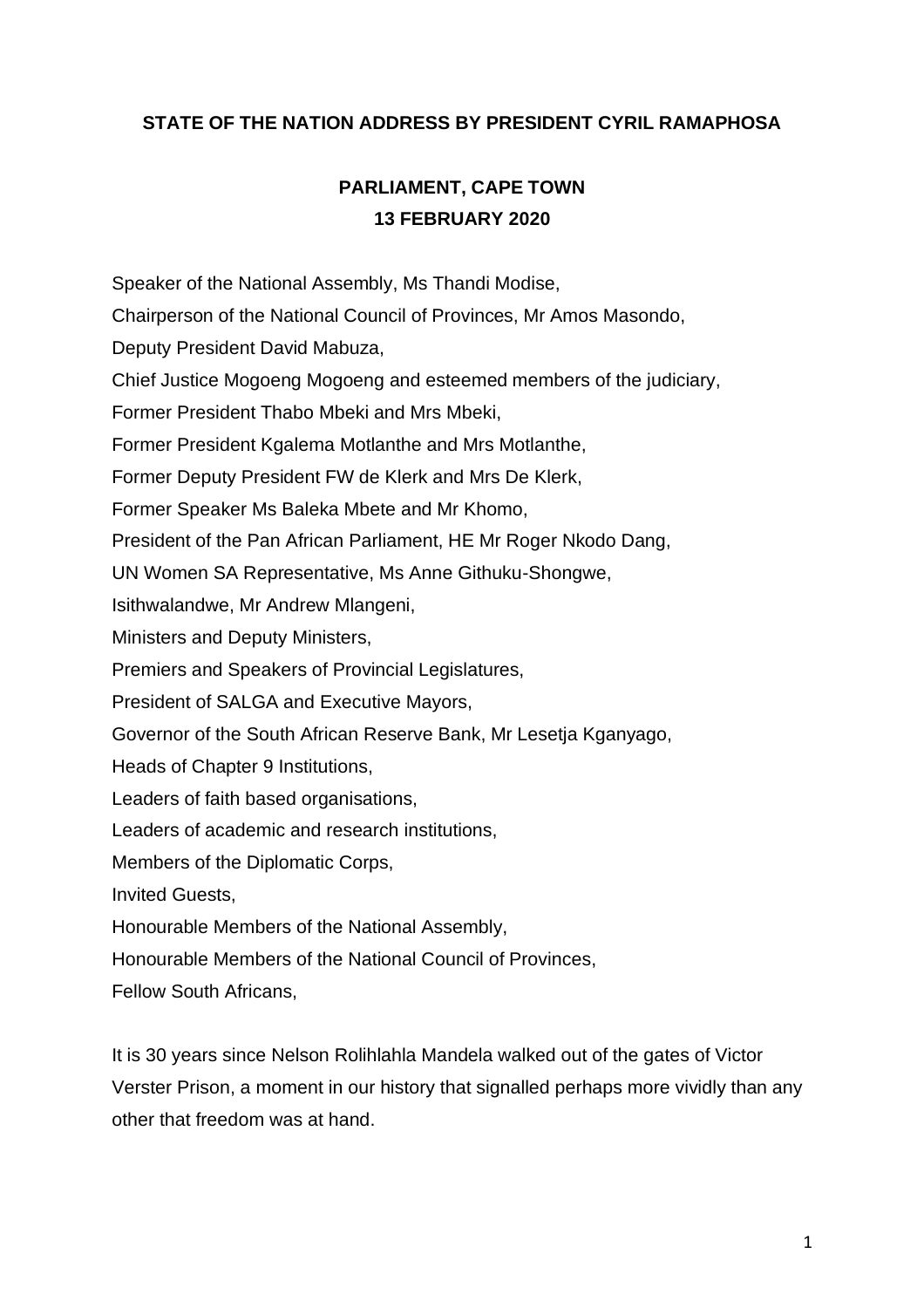As he stood on the balcony of Cape Town City Hall to address the masses who had come in their tens of thousands to welcome him, he said:

## *'Our march to freedom is irreversible. We must not allow fear to stand in our way.'*

Now, 30 years later, as we continue our onward march to improve the lives of our people, as we confront great challenges, as we endure troubled times, we too cannot allow fear to stand in our way.

We must forge ahead, permitting neither adversity nor doubt to divert us.

As we gather to reflect on the state of our nation, we are joined by the family of Basil February, a courageous young freedom fighter who lost his life in Zimbabwe in the Wankie campaign of 1967.

For half a century his resting place, like those of several of his comrades, has, until now, remained unknown.

His contribution, his sacrifice, has never been forgotten.

This evening, we gather here humbled by the memories of those men and women who gave their lives for our freedom, deeply aware of the great responsibility we carry to realise their dreams.

There are times when we have fallen short, there are times when we have made mistakes, but we remain unwavering in our determination to build a society that is free and equal and at peace.

Our history tells us that when we are united in peace and faith, we can conquer all obstacles and turn our country into a place in which we all feel safe and comfortable.

It is in that spirit that we now approach the present moment.

Our country is facing a stark reality.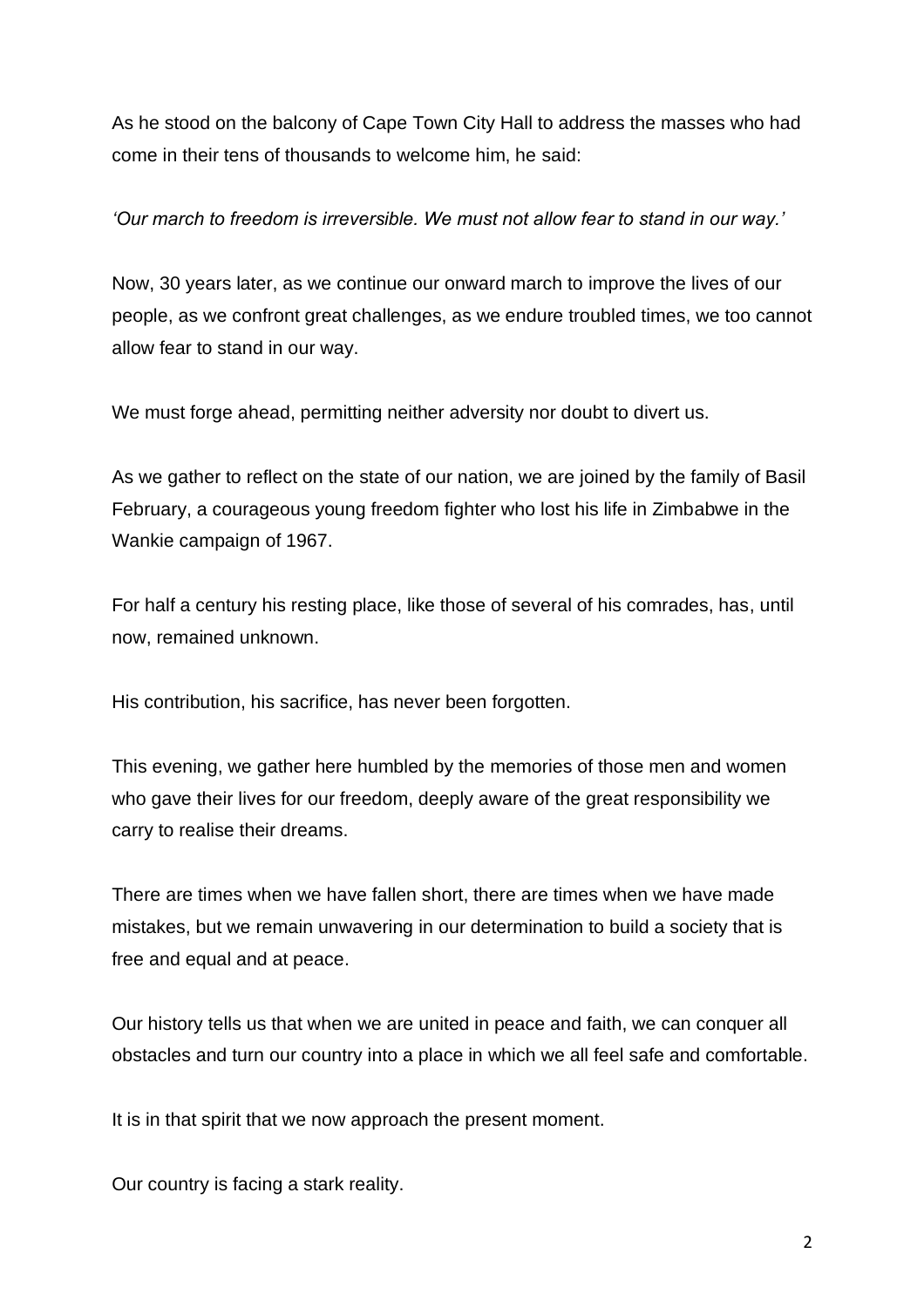Our economy has not grown at any meaningful rate for over a decade.

Even as jobs are being created, the rate of unemployment is deepening.

The recovery of our economy has stalled as persistent energy shortages have disrupted businesses and people's lives.

Several state owned enterprises are in distress, and our public finances are under severe pressure.

It is you, the people of South Africa, who carry this burden, confronted by rising living costs, unable to escape poverty, unable to realise your potential.

Yet, at the same time, there is another part to our reality.

It is the reality of a youthful population that has more access to education than ever before and which is achieving steadily improving outcomes.

It is the reality of 2.4 million children in early childhood development and pre-school.

It is about the 81% of learners who passed matric last year, with an increasing proportion coming from rural and township schools.

For this great achievement, we applaud the Class of 2019.

Our reality is also that of the 720,000 students who received state funding for TVET colleges and universities last year.

It is about the 6.8 million South Africans who know their HIV status, about the 5 million people who have been initiated on antiretroviral treatment and the 4.2 million people whose HIV viral load is, as a consequence, undetectable.

These are not just statistics.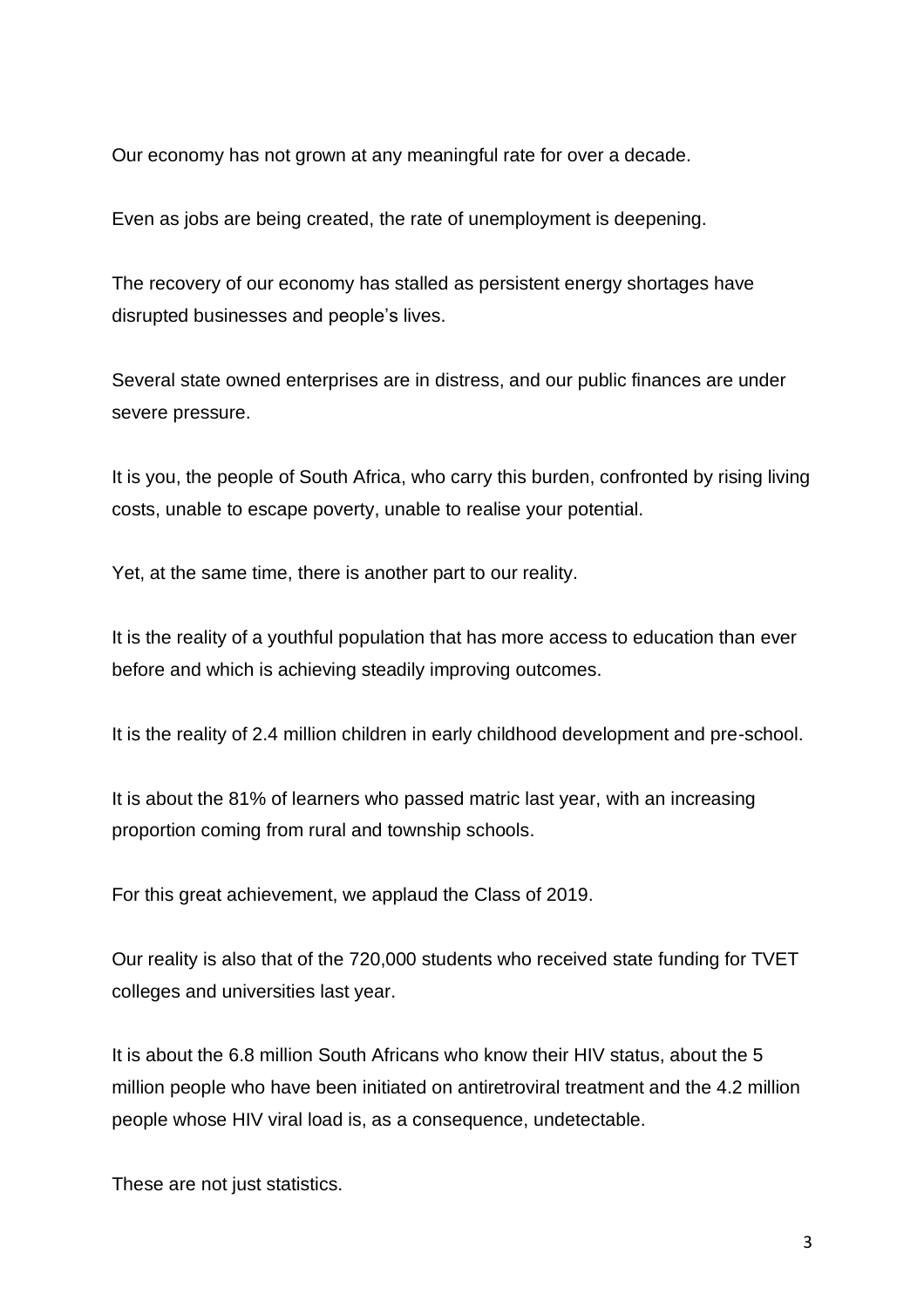These are lives being improved.

They are signs of progress.

Our reality is also one of unbounded potential.

Of a soil that is rich in minerals and in a diversity of plant and animal life that has few equals in the world.

Of a deep capital base, extensive infrastructure, sound laws and robust institutions.

Of a rich, diverse, young and talented people.

Tonight, we are joined by Zozibini Tunzi, whose ascendance to the Miss Universe title is a reminder of our potential to achieve greatness against the odds.

We also welcome Springbok captain Siya Kolisi, who led a group of determined and united South Africans to become the 2019 World Rugby Champions.

We are joined this evening by another remarkable young person, Miss Sinoyolo Qumba, a Grade 11 learner from Lenasia South, who spent much of yesterday helping me to write this State of the Nation Address.

Her intellect, her social awareness, her passion and her diligence give me great confidence in the future of this country.

In my first two addresses to the nation I spoke at length about the necessity of social compacting, and the great responsibility we shoulder as government to drive collaboration and consensus.

In 1994 we chose the path of negotiation, compromise and peaceful settlement, instead of hatred and revenge.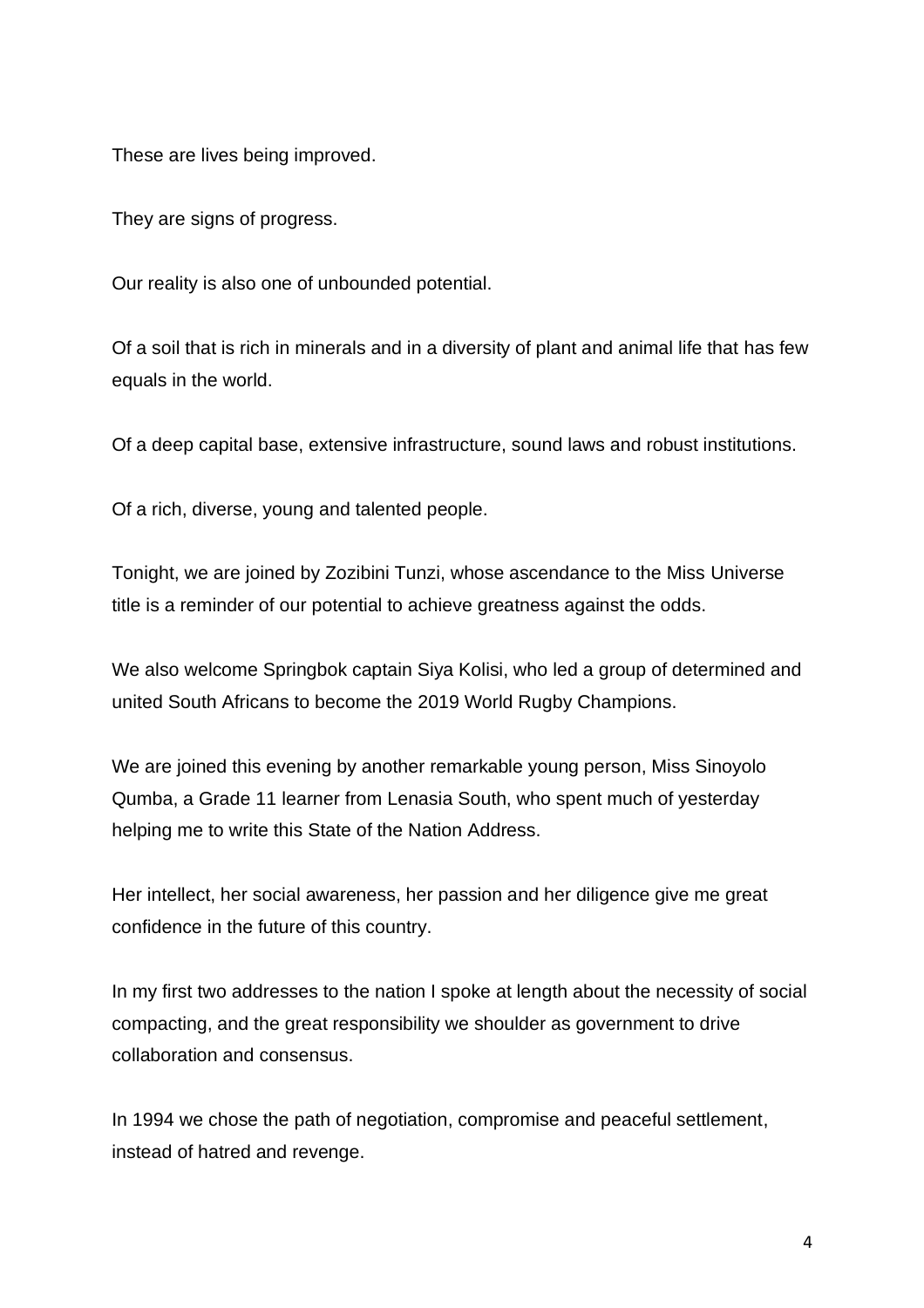Our history and contemporary experience has taught us that if we are to achieve what we set out to do, we must focus on what unites instead of divides.

The greatest strength of our constitutional democracy, and the reason it has endured, is because we have been able to forge broad-based coalitions and social compacts, be they with business, labour, special interest groups or wider civil society.

Achieving consensus and building social compacts is a not demonstration of weakness. It is the very essence of who we are.

That is why over the past two years we have been hard at work seeking to forge and build consensus around our economic recovery plan.

In his inaugural address on the  $10<sup>th</sup>$  of May 1994, President Nelson Mandela said:

*"Today we enter into a covenant that we shall build a society in which all South Africans, both black and white, will be able to walk tall, without fear in their hearts, assured of their inalienable right to human dignity."*

This government remains irrevocably committed to upholding that covenant.

It is a covenant that is rooted in the strategic objective of our National Development Plan, which is to eliminate poverty and reduce inequality by 2030.

Let us frankly admit that that the government cannot solve our economic challenges alone.

Even if we were to marshal every single resource at our disposal, and engage on a huge expenditure of public funds, we would not alone be able to guarantee employment to the millions of people who are out of work.

What we have achieved, we have achieved together.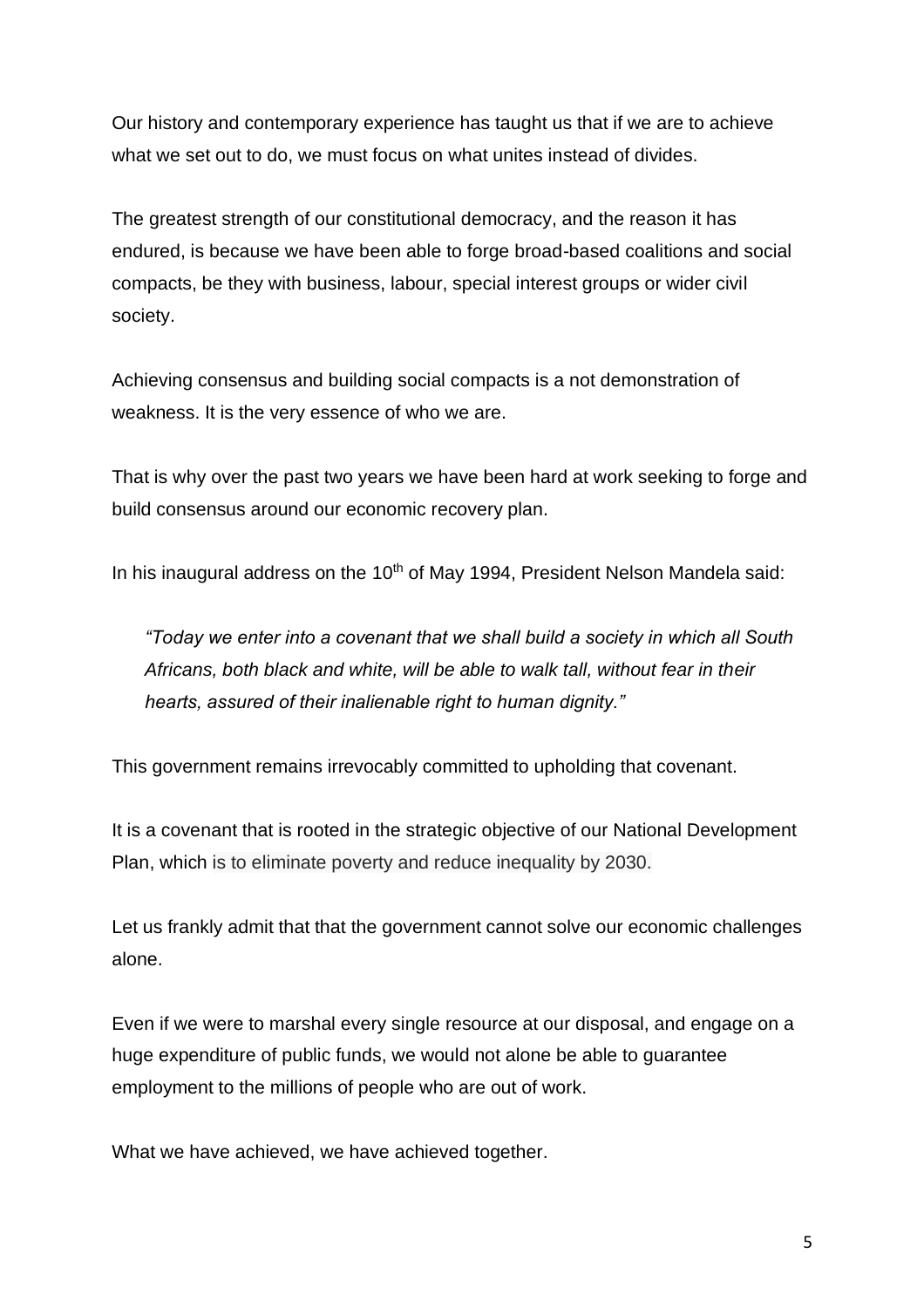Over the course of the last two years – since I first stood here to deliver a State of the Nation Address – we have worked to forge compacts among South Africans to answer the many challenges before us.

Through the Jobs Summit, we brought labour, business, government and communities together to find solutions to the unemployment crisis, and we continue to meet at the beginning of every month to remove blockages and drive interventions that will save and create jobs.

We have come together, as government and civil society, as communities and faithbased groupings, to confront the violence that is perpetrated by men against women.

We have brought business, labour and government together to craft master plans for those industries that have the greatest potential for growth.

We have come together as different spheres of government, as different state entities, as business associations and community groups under a new district development model that is fundamentally changing our approach to local development.

We have been building social compacts because it is through partnership and cooperation that we progress.

Together, over these last two years, we have worked to stabilise our economy and build a foundation for growth.

We have been deliberate in rebuilding institutions and removing impediments to investment.

We have acted decisively against state capture and fought back against corruption.

We have steadily improved the reach of education, improved the quality of health care and tended to the basic needs of the poor.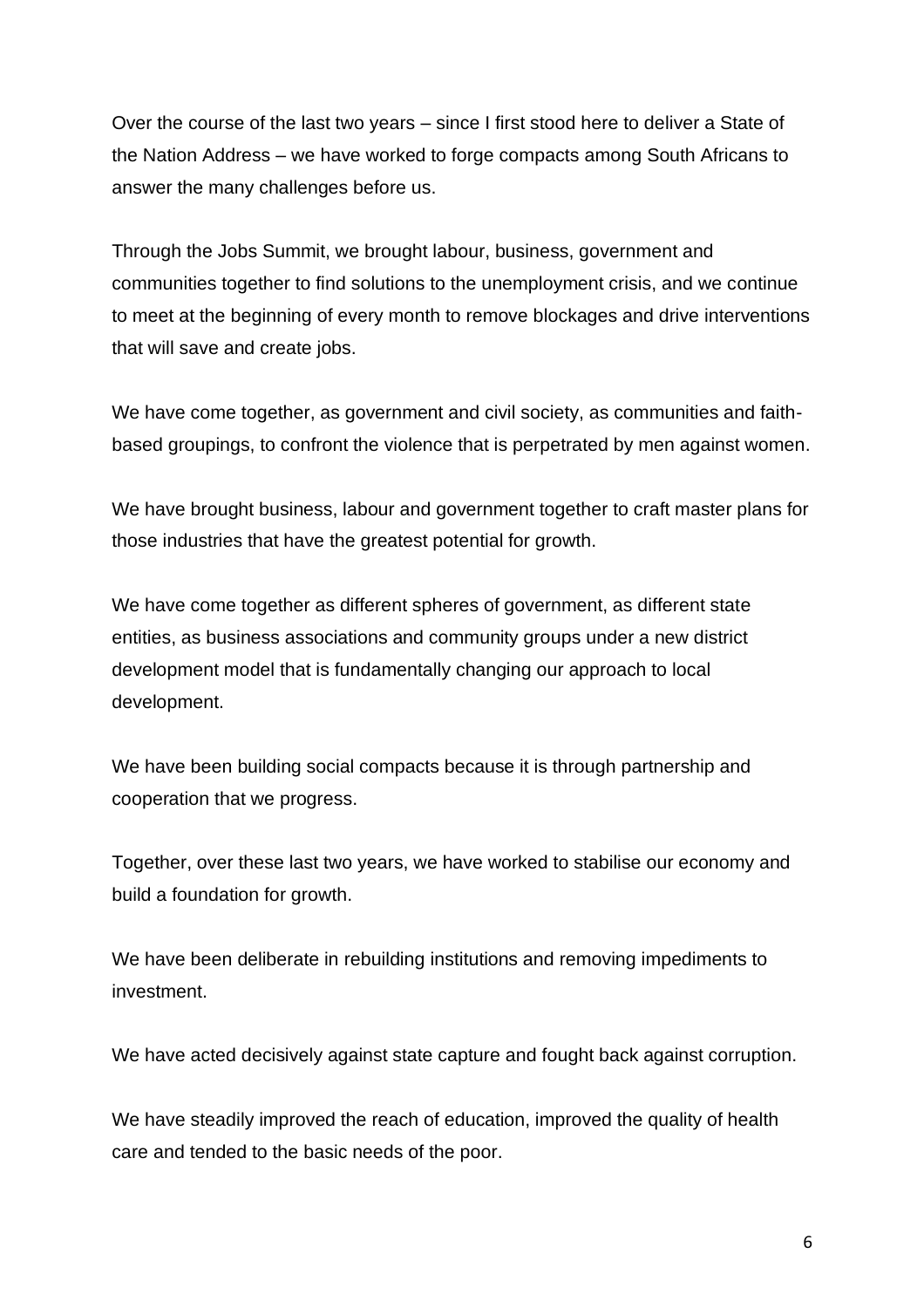Yet, that has not been enough.

It has not been enough to free our economy from the grim inheritance of our past, nor from the mistakes that we ourselves have made.

It has not been enough to spare us from the debilitating effects of load-shedding, nor from an unstable and subdued global economy.

And so we find ourselves today at a decisive moment.

We have a choice.

We can succumb to the many and difficult and protracted problems that confront us, or we can confront them, with resolve and determination and with action.

Because we choose to confront our challenges, our immediate, vital and overarching task is to place our economy on a path of inclusive growth.

Without growth there will be no jobs, and without jobs there will be no meaningful improvement in the lives of our people.

This State of the Nation Address is therefore about inclusive growth.

It is about the critical actions we take this year to build a capable state and place our economy on the path to recovery.

This year, we fix the fundamentals.

We pursue critical areas of growth.

And we ensure excellence in planning and execution in government.

Fellow South Africans,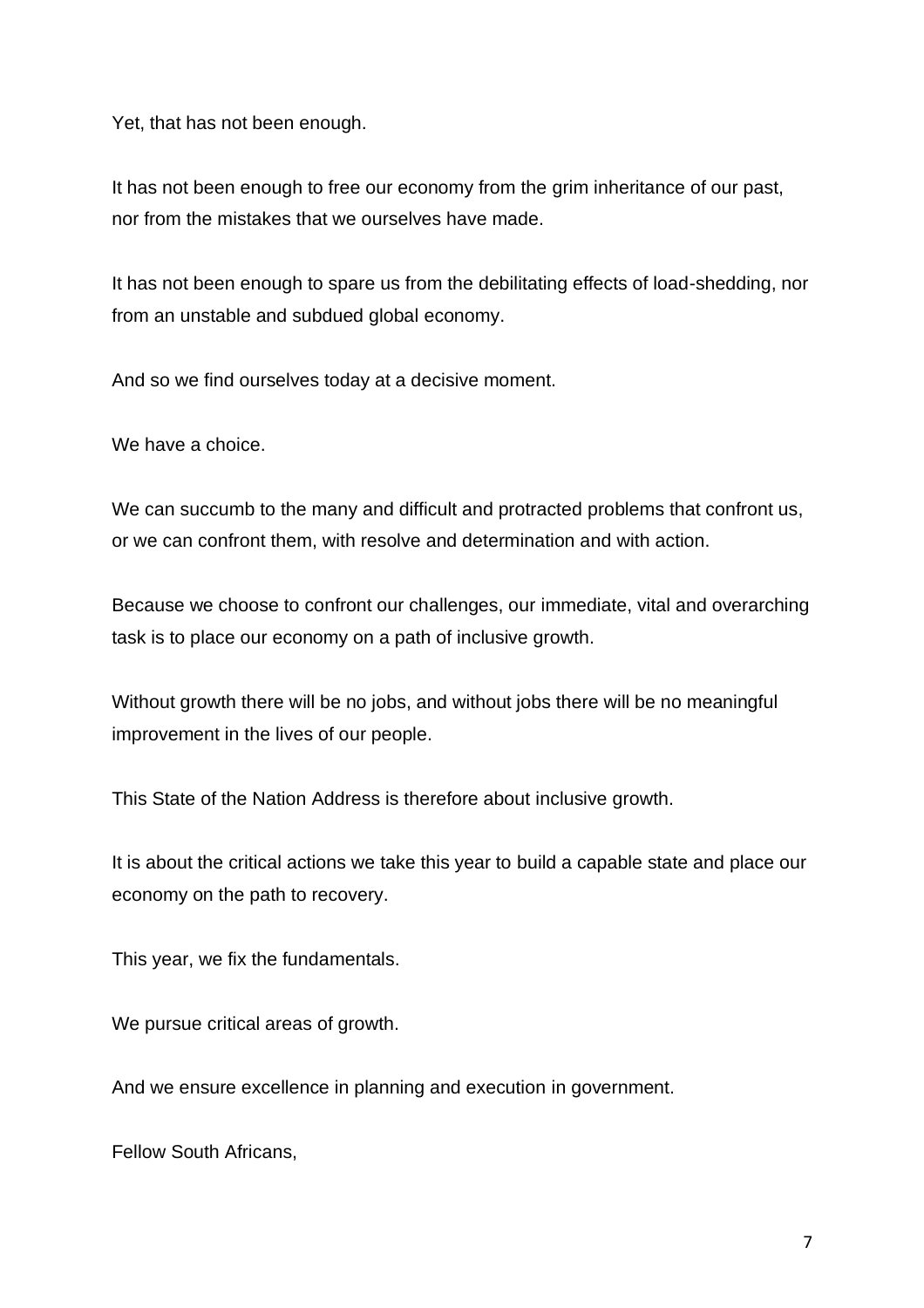For over a decade, South Africans have had to contend with the effects of a constrained energy supply.

I have spoken extensively about the critical role that Eskom plays in the economy of our country and in the livelihood of every South African.

The load shedding of the last few months has had a debilitating effect on our country.

It has severely set back our efforts to rebuild the economy and to create jobs.

Every time it occurs, it disrupts people's lives, causing frustration, inconvenience, hardship.

At its core, load-shedding is the inevitable consequence of Eskom's inability over many years – due to debt, lack of capacity and state capture – to service its power plants.

The reality that we will need to accept is that in order for Eskom to undertake the fundamental maintenance necessary to improve the reliability of supply, loadshedding will remain a possibility for the immediate future.

Where load-shedding is unavoidable, it must be undertaken in a manner that is predictable and minimises disruption and the cost to firms and households.

Over the next few months, as Eskom works to restore its operational capabilities, we will be implementing measures that will fundamentally change the trajectory of energy generation in our country.

We are taking the following measures to rapidly and significantly increase generation capacity outside of Eskom:

- A Section 34 Ministerial Determination will be issued shortly to give effect to the Integrated Resource Plan 2019, enabling the development of additional grid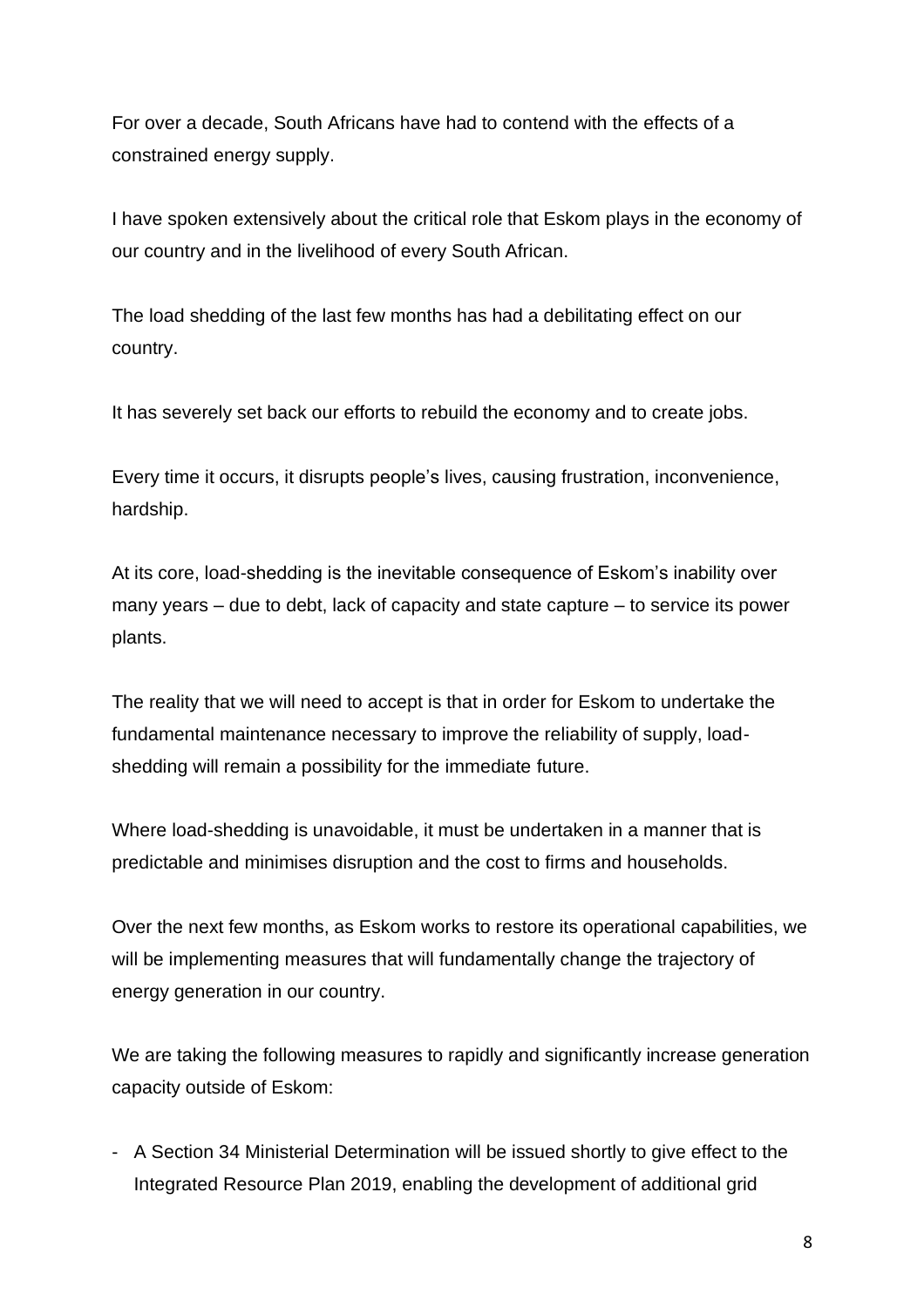capacity from renewable energy, natural gas, hydro power, battery storage and coal.

- We will initiate the procurement of emergency power from projects that can deliver electricity into the grid within 3 to 12 months from approval.
- The National Energy Regulator will continue to register small scale distributed generation for own use of under 1 MW, for which no licence is required.
- The National Energy Regulator will ensure that all applications by commercial and industrial users to produce electricity for own use above 1MW are processed within the prescribed 120 days.

It should be noted that there is now no limit to installed capacity above 1MW.

- We will open bid window 5 of the renewable energy IPP and work with producers to accelerate the completion of window 4 projects.
- We will negotiate supplementary power purchase agreements to acquire additional capacity from existing wind and solar plants.
- We will also put in place measures to enable municipalities in good financial standing to procure their own power from independent power producers.

In line with the Roadmap announced last year, Eskom has started with the process of divisionalising its three operating activities – generation, transmission and distribution – each of which will have its own board and management structures.

The social partners organised under Nedlac have been meeting over the last two weeks to agree on the principles of a social compact on electricity.

This is a historic and unprecedented development since it demonstrates the commitment of all social partners to take the necessary actions and make the necessary sacrifices to secure our energy needs.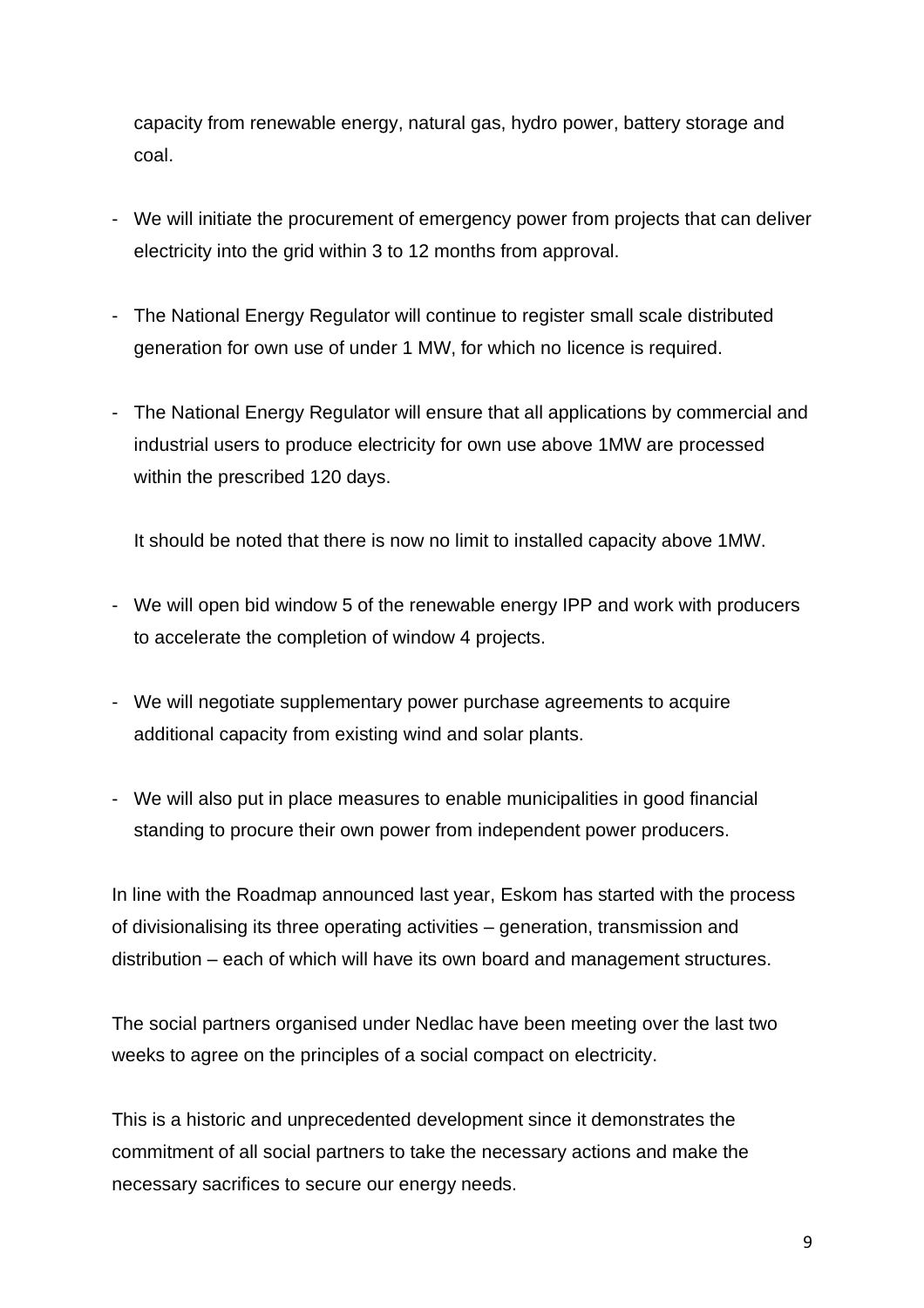Through this compact the social partners seek an efficient, productive and fit-forpurpose Eskom that generates electricity at affordable prices for communities and industries.

This requires both a drastic reduction in costs – including a review of irregular contracts – and measures to mobilise resources that will reduce Eskom's debt and inject fresh capital where needed.

The social partners – trade unions, business, community and government – are committed to mobilising funding to address Eskom's financial crisis in a financially sustainable manner.

They would like to do this in a manner that does not put workers pensions at risk and that does not compromise the integrity of the financial system.

While they work to finalise this agreement, the reality is that our energy system will remain constrained until new energy generation comes on stream.

Through these immediate measures and the work underway to fundamentally restructure our electricity industry, we will achieve a secure supply of reliable, affordable and, ultimately, sustainable energy.

We undertake this decisive shift in our energy trajectory at a time when humankind faces its greatest existential threat in the form of climate change.

Yesterday I met Ayakha Melithafa, a young climate activist from Eerste Rivier who attended the World Economic Forum in Davos this year to call on world leaders to stand firmly for climate justice.

Ayakha asked me to make sure no African child is left behind in the transition to a low-carbon, climate resilient and sustainable society; and it is a promise I intend to keep.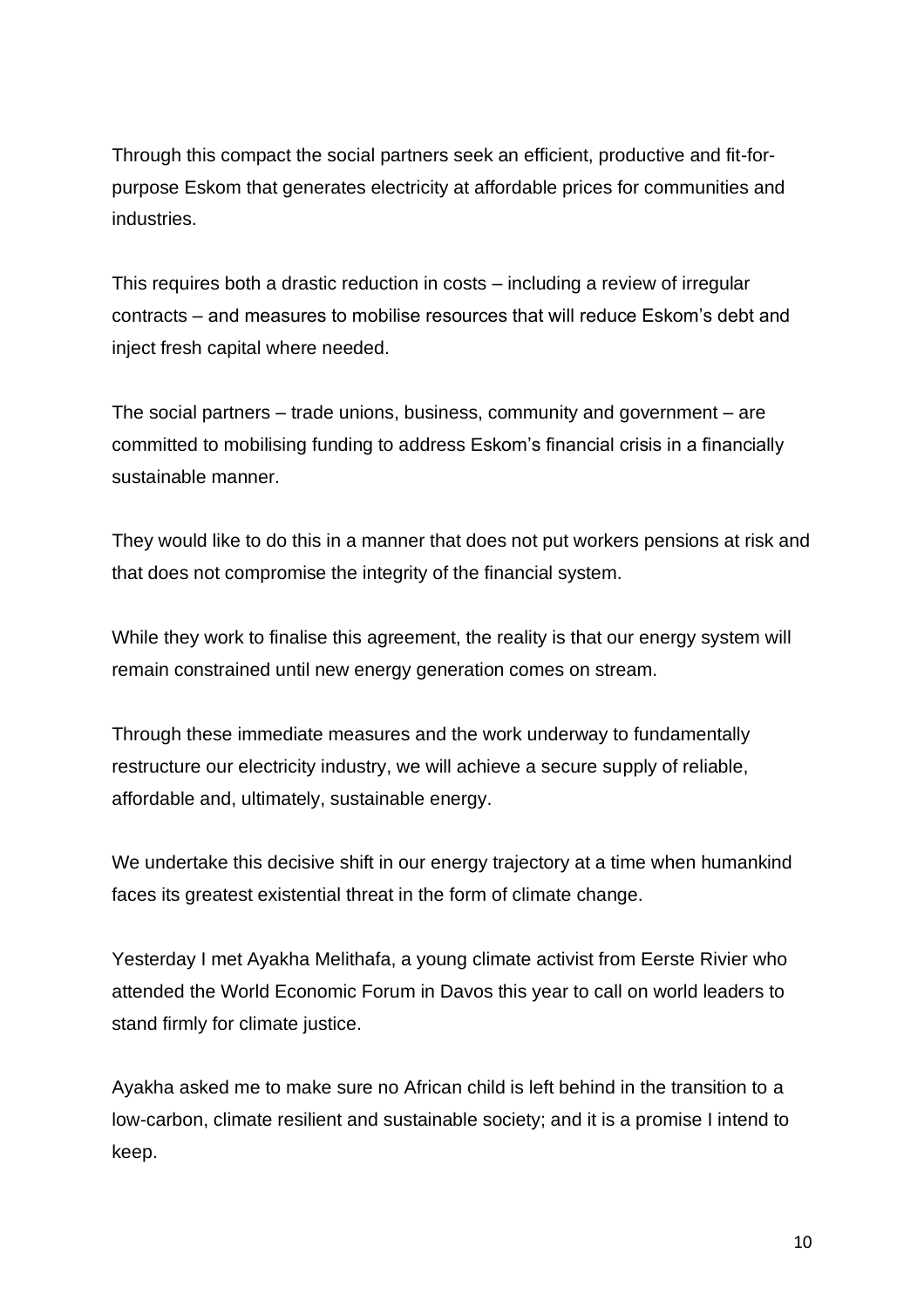The Presidential Commission on Climate Change will ensure that as we move towards a low carbon growth trajectory that we leave no one behind.

We will finalise the Climate Change Bill, which provides a regulatory framework for the effective management of inevitable climate change impacts by enhancing adaptive capacity, strengthening resilience and reducing vulnerability to climate change – and identifying new industrial opportunities in the green economy.

Honourable Members,

We need to fix our public finances.

Low levels of growth mean that we are not generating enough revenue to meet our expenses, our debt is heading towards unsustainable levels, and spending is misdirected towards consumption and debt-servicing rather than infrastructure and productive activity.

We cannot continue along this path. Nor can we afford to stand still.

When he delivers his Budget Speech two weeks from now, the Minister of Finance will outline a series of measures to reduce spending and improve its composition.

We are engaged with labour and other stakeholders on measures to contain the public wage bill and reduce wastage.

Efforts to reduce government spending, prioritise resources more effectively, and improve the efficiency of our tax system are important – but insufficient – contributions towards stabilising our public finances.

Achieving sustainability will ultimately require us to address structural challenges in the economy that raise the cost of living and doing business.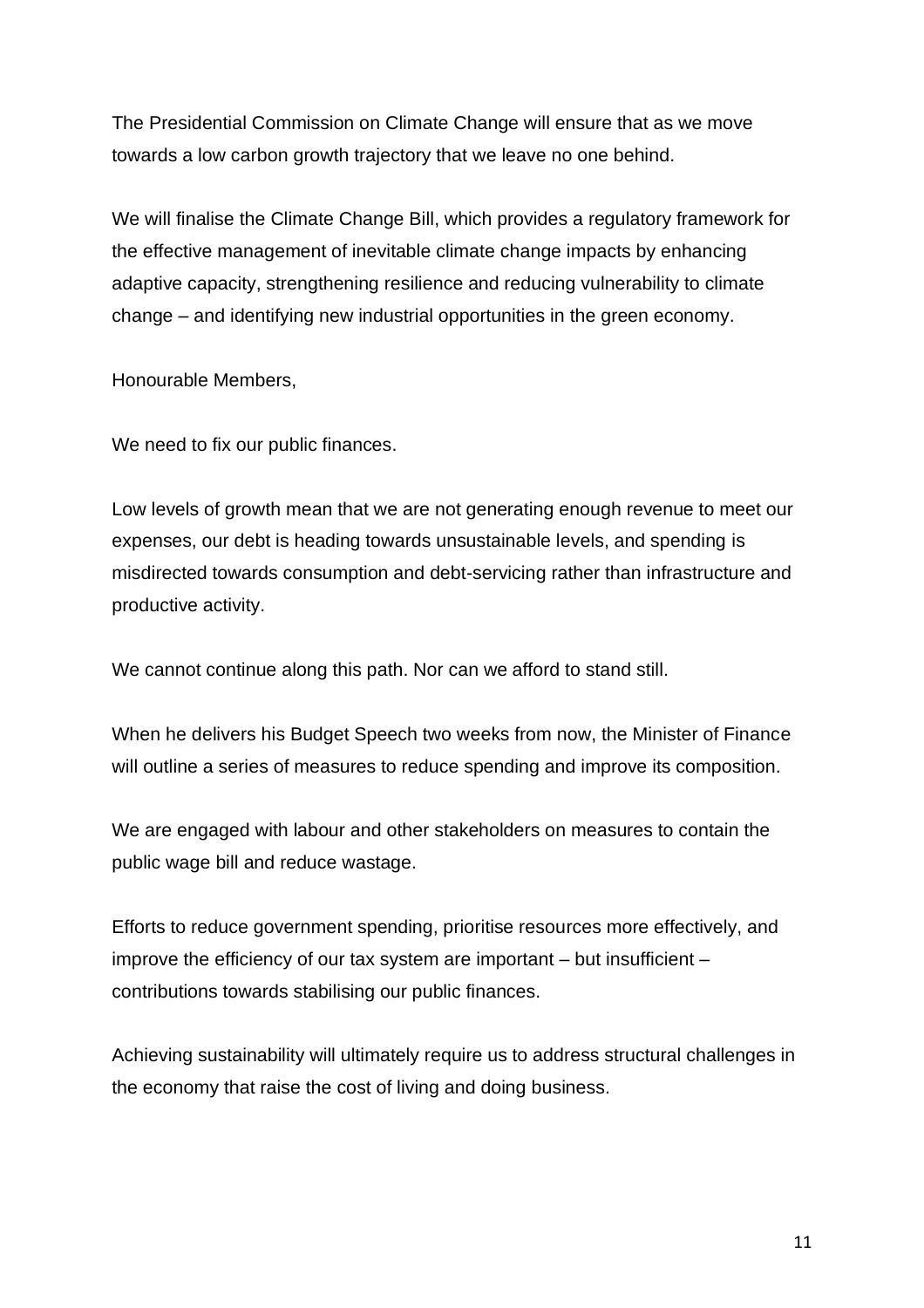By working with the Auditor-General to reduce irregular expenditure, by shifting government spending from consumption expenditure to investment in infrastructure, we aim to improve the state of public finances.

The National Treasury and the SA Reserve Bank are working together to ease pressure on business and consumers.

We have decided to establish a sovereign wealth fund as a means to preserve and grow the national endowment of our nation, giving practical meaning to the injunction that the people shall share in the country's wealth.

We are also proceeding with the establishment of a state bank as part of our effort to extend access to financial services to all South Africans.

The Minister of Finance will provide details on these in his Budget Speech.

We will be undertaking far-reaching economic reform measures that we will include those contained in the paper produced by National Treasury, entitled 'Economic Transformation, Inclusive Growth and Competitiveness'.

This year, we are moving from the stabilisation of state-owned enterprises to repurposing these strategic companies to support growth and development.

After years of state capture, corruption and mismanagement, we are working to ensure that all SOEs are able to fulfil their developmental mandate and be financially sustainable.

In consultation with the Presidential SOE Council, we will undertake a process of rationalisation of our state owned enterprises and ensure that they serve strategic economic or developmental purposes.

The extent of capture, corruption and mismanagement in SOEs is best demonstrated at South Africans Airways, which was placed in business rescue late last year.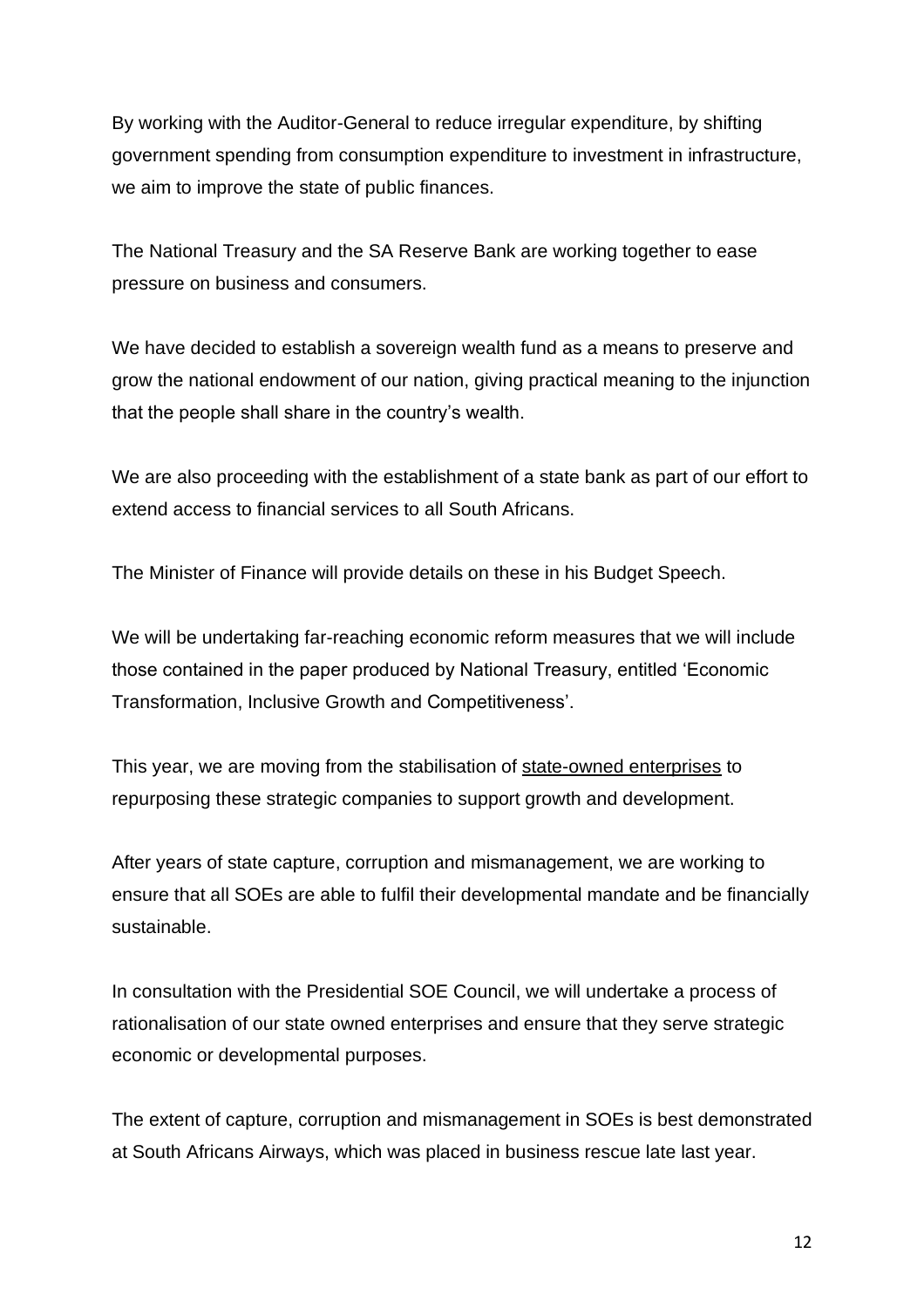The business rescue practioners are expected to unveil their plans for restructuring the airline in the next few weeks.

In the interests of South Africa's aviation industry and our economy, it is essential that a future restructured airline is commercially and operationally sustainable and is not dependent on further government funding.

A key priority this year is to fix commuter rail, which is vital to the economy and to the quality of life of our people.

Our rail network daily transports over a million commuters to and from work.

We are modernising PRASA's rail network.

The Central Line in the Western Cape and the Mabopane Line in Pretoria have been closed for essential refurbishment and upgrades.

We are investing R1.4 billion in each of these lines to provide, a safe, reliable and affordable service.

Work underway on other lines includes station upgrades, parkway replacements, new signalling systems and overhead electrical traction upgrades.

As we work to fix the capabilities of the state, we know that growth and job creation will in large measure be driven by private enterprise.

We are therefore building an operating environment that is favourable to doing business.

Working together with social partners, we have continued to address several issues that have been barriers to job creation.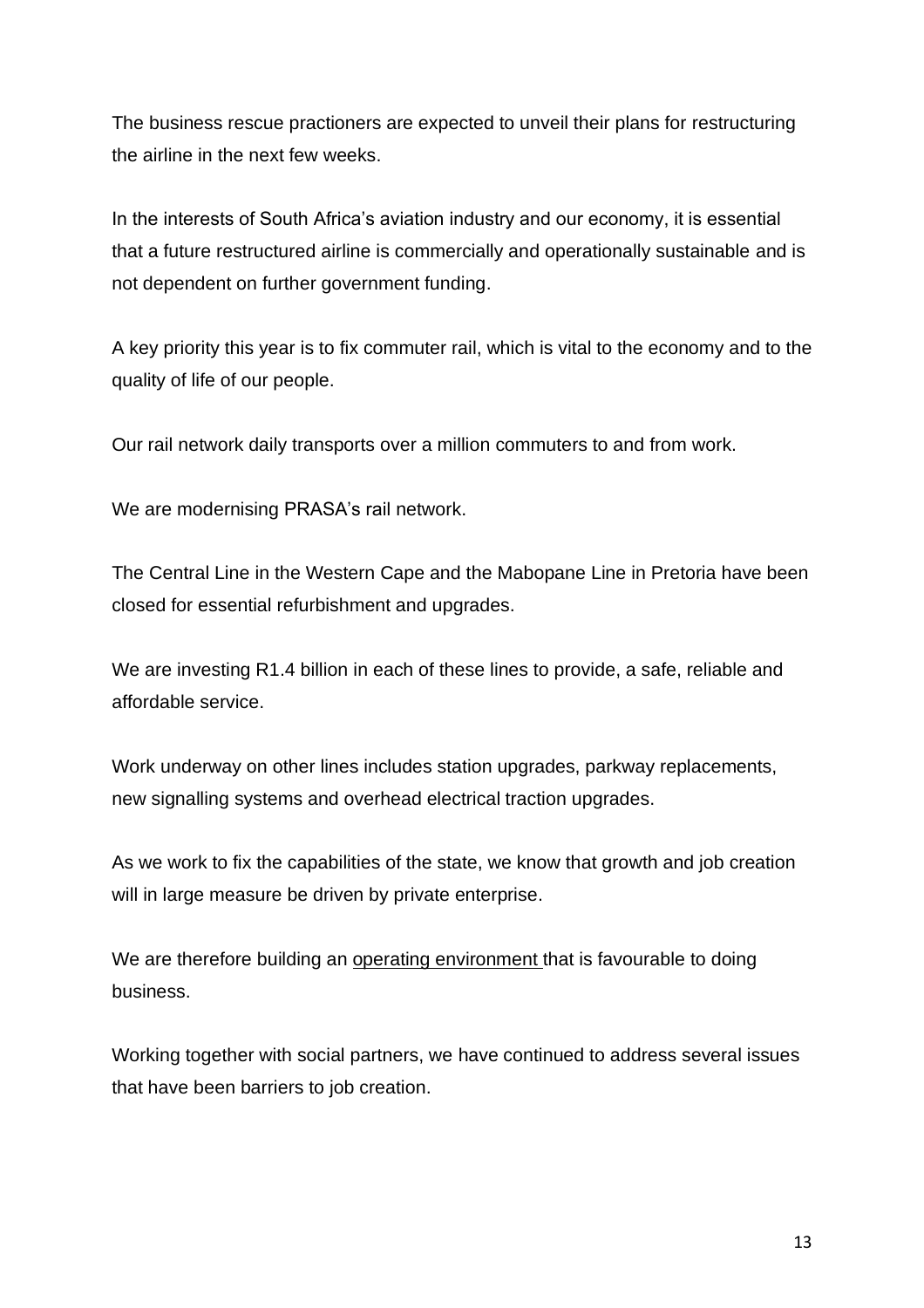Water use licences, which are so essential to operations on farms, factories and mines, have previously taken an inordinately long time to process, sometimes up to 5 years.

We are able to announce that water use licences are now issued within 90 days.

It used to take months to have a company registered.

Through the Bizportal platform one can now register a company in one day, register for UIF and SARS and even open a bank account,

Our ports are congested and inefficient.

During the course of this year, we will undertake a fundamental overhaul of the Durban port – the third largest container terminal in the Southern Hemisphere – to reduce delays and costs.

The most significant contribution we can make to inclusive economic growth is in the development of appropriate skills and capabilities.

The investments we make now in early childhood development and early school learning will yield great economic benefits in the next two decades – and beyond.

But there are immediate interventions that we are making to improve the quality and the relevance of our educational outcomes.

We are making progress with the introduction of the three-stream curriculum model, heralding a fundamental shift in focus towards more vocational and technical education.

Various technical vocational specialisations have already been introduced in 550 schools and 67 schools are now piloting the occupational stream.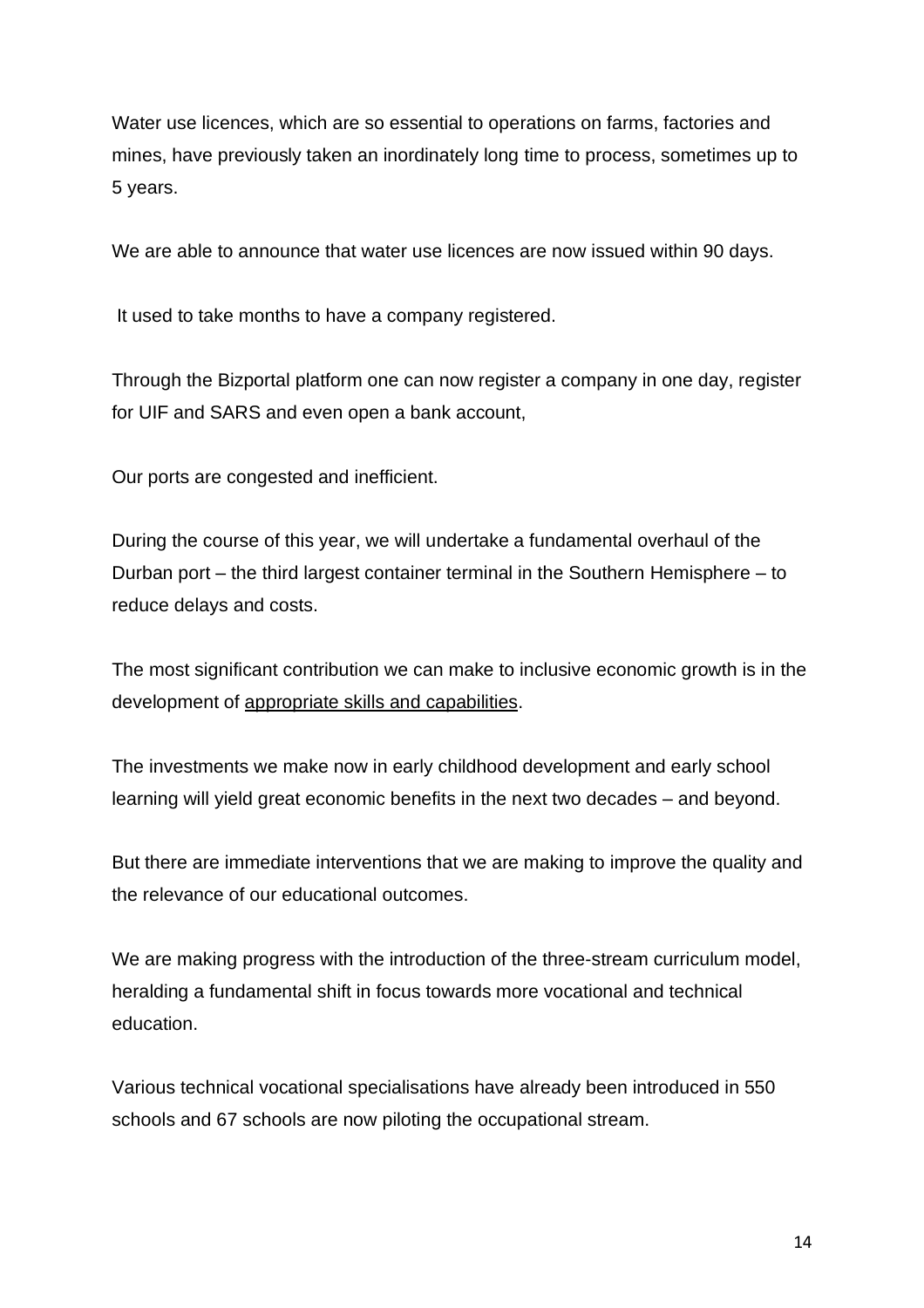We are building nine new TVET college campuses this year, in Sterkspruit, Aliwal North, Graaff Reinet and Ngungqushe in the Eastern Cape, and in Umzimkhulu, Greytown, Msinga, Nongoma and Kwagqikazi in KwaZulu-Natal.

Through bilateral student scholarship agreements we have signed with other countries, we are steadily building a substantial cohort of young people who go overseas each year for training in critical skills.

We have seen the impact this can have with the Nelson Mandela Fidel Castro Medical Training Programme in Cuba, which has produced over 1,200 medical doctors and a further 640 students are expected to graduate in December 2020.

This programme is a living monument to these two great revolutionaries.

Last year I spoke about our plan to issue tablet computers to school students.

The process of distributing these tablets is underway.

We said that every 10-year-old needs to be able to read for meaning.

Our early reading programmes are gathering momentum.

This year, we will be introducing coding and robotics in grades R to 3 in 200 schools, with a plan to implement it fully by 2022.

We have decided to establish a new University of Science and Innovation in Ekurhuleni.

Ekurhuleni is the only metro in our country that does not have a university.

This will enable young people in that metro to be trained in high-impact and cuttingedge technological innovation for current and future industries.

Investment and growth require a safe, stable and crime-free environment.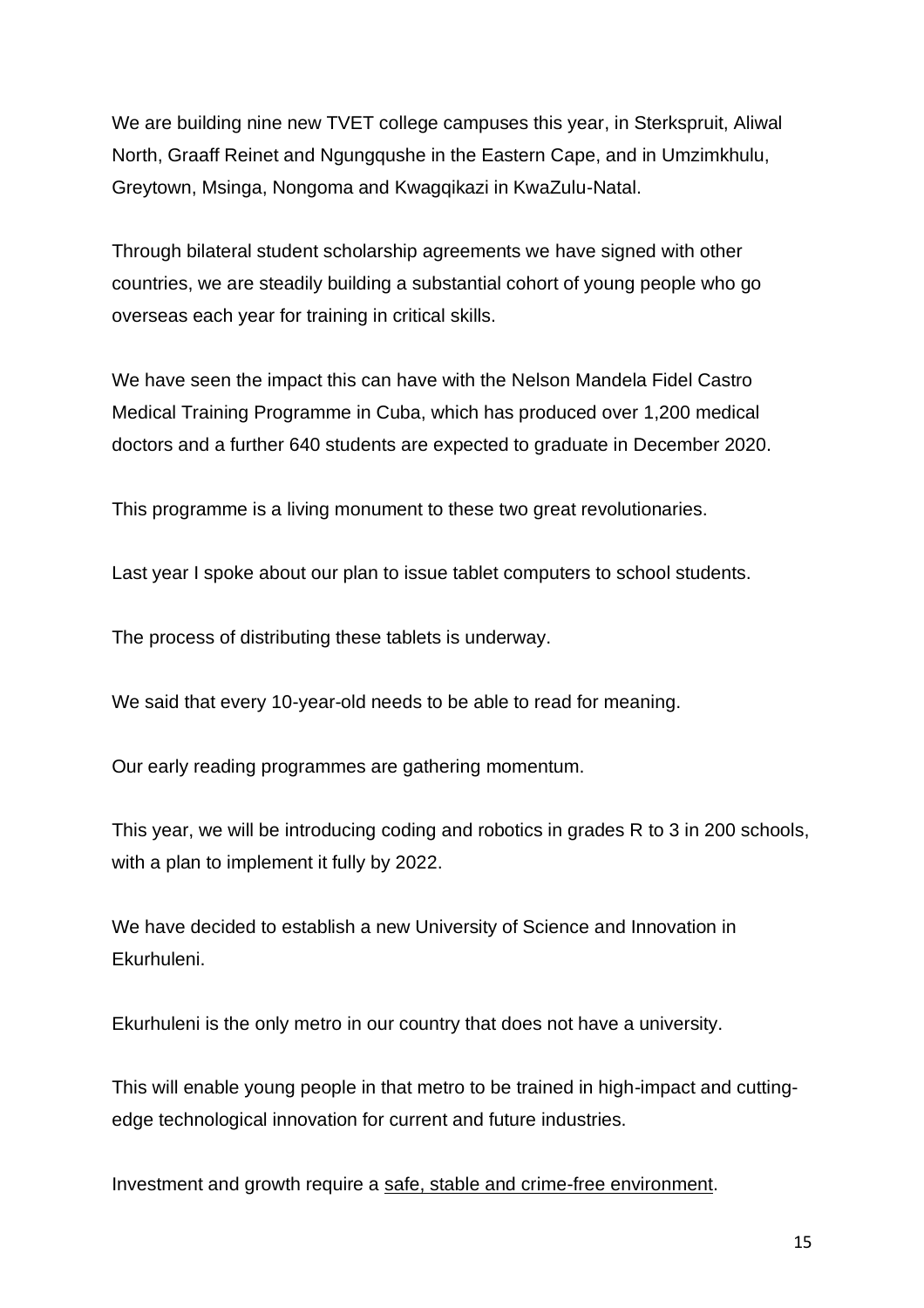More importantly, it is fundamental to the aspirations of all our people to live in security, peace and comfort.

Police visibility, effective training and better resourcing of police stations are our priorities.

I have prioritised our response to the growing problem of criminal groups that extort money from construction and other businesses.

Specialised units – bringing together SAPS and the National Prosecuting Authority – are mandated to combat these crimes of economic disruption.

To support the growth of the tourism industry, the SAPS will increase visibility at identified tourist attraction sites.

It is training Tourism Safety Monitors and will establish a reserve police capacity to focus on the policing of tourist attraction areas.

Anti-Gang Units will be further strengthened, with priority given to the Western Cape, Eastern Cape, Gauteng and Free State.

Following the graduation of 5,000 police trainees last year, 7,000 new police trainees have been enlisted this year to strengthen local policing.

To improve the quality of general and specialised SAPS investigations, we are establishing a Crime Detection University in Hammanskraal.

Fellow South Africans,

Over the last six months, the nation has been galvanised – across communities, government, civil society, religious groupings, the judiciary and parliament – to end the crisis of violence perpetrated by men against women.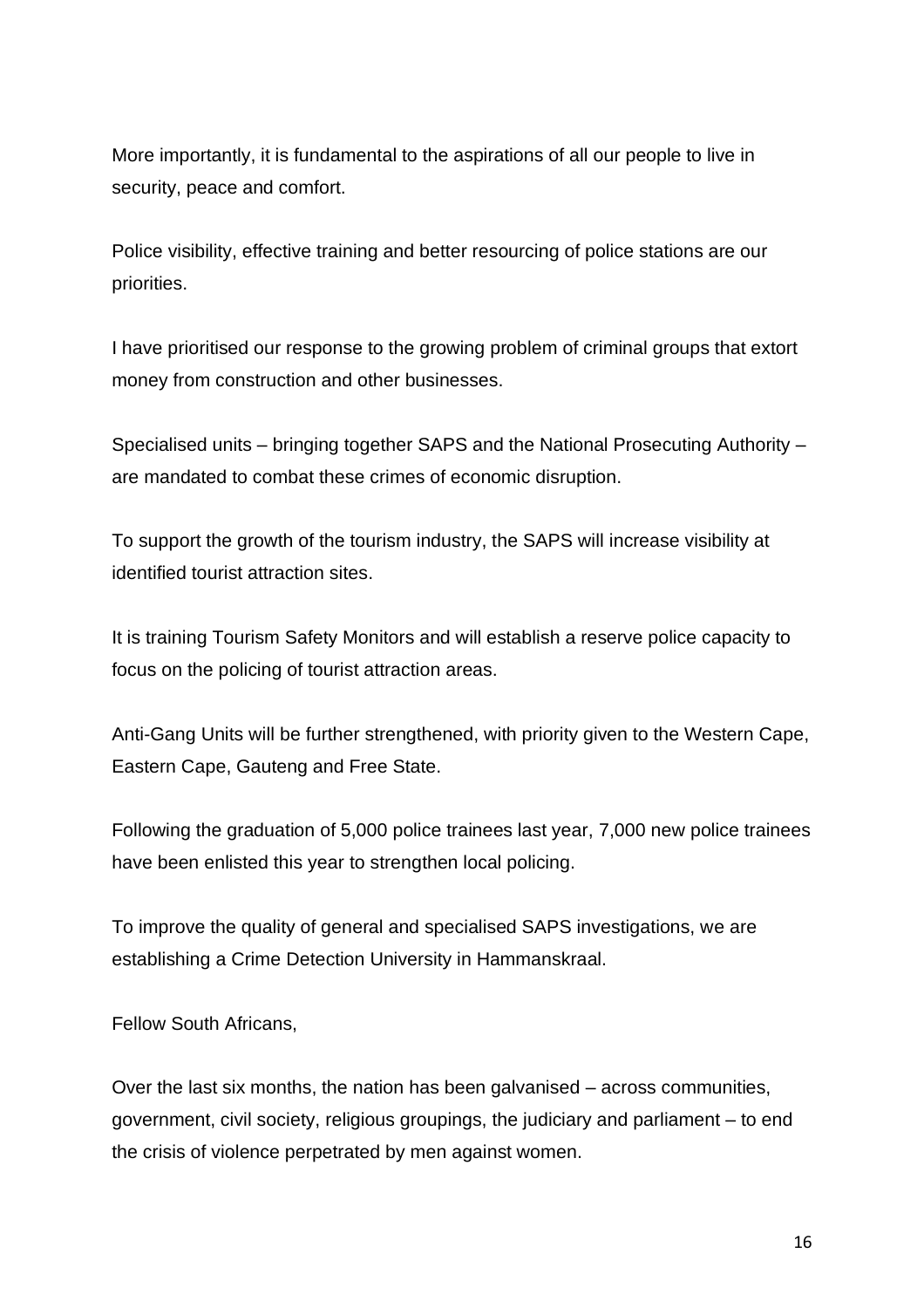It has been a truly united and determined response from all South Africans.

Through building social compacts across society to fight this scourge we will be able to achieve much more.

But it is only the beginning of the struggle.

We implemented an emergency action plan and reprioritised R1.6 billion to support this plan until the end of the current financial year.

There has been progress in several areas.

We will amend the Domestic Violence Act to better protect victims in violent domestic relationships and the Sexual Offences Act to broaden the categories of sex offenders whose names must be included in the National Register for Sex Offenders, and we will pass a law to tighten bail and sentencing condition in cases that involve genderbased violence.

We will not let up in the fight against corruption and state capture.

We need to work together to root out corruption and strengthen the rule of law.

We should not solicit or pay bribes or engage in corrupt acts.

We should upgrade our culture of reporting crime when we see it being committed.

This battle can only succeed if it is taken on by the whole of society, if we build a formidable social compact of all formations.

We therefore welcome the work of the joint government and civil society working group charged with developing a national anti-corruption strategy and implementation plan, which is close to completion of this phase of its work.

We plan to launch the strategy by mid-year.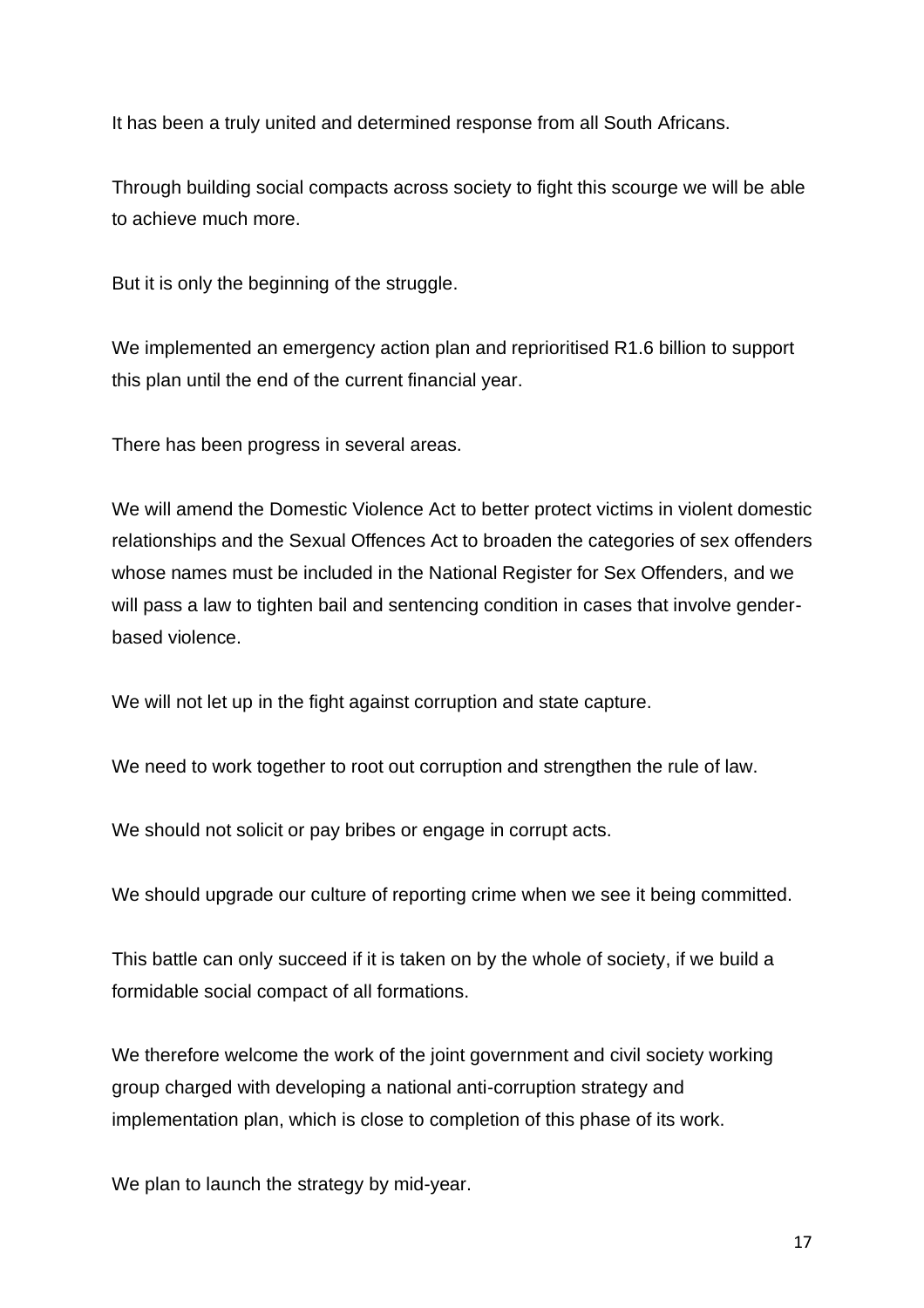The Zondo Commission of Inquiry into State Capture continues with its critical work with the full support of government and other institutions.

I have received a detailed and voluminous report on the Commission of Inquiry into the Public Investment Corporation.

I will make it available to the public together with a plan on taking the findings and recommendations forward in a few days.

Fellow South Africans,

As we fix the fundamentals, as we deepen the reforms we have made, we pursue critical areas of inclusive growth.

In the previous SONA, I said that is a critical area of investment that supports structural transformation, growth and job creation.

The Infrastructure Fund implementation team has finalised the list of shovel-ready projects and has begun work to expand private investment into public infrastructure sectors with revenue streams.

These include areas like student accommodation, social housing, independent water production, rail freight branch lines, embedded electricity generation, municipal bulk infrastructure, and broadband roll-out.

The team has a project pipeline with potential investments of over R700 billion over the next 10 years, including both government and non-government contributions.

The cranes and yellow equipment that we have longed to see across the landscape of our country will once again soon be an everyday sight.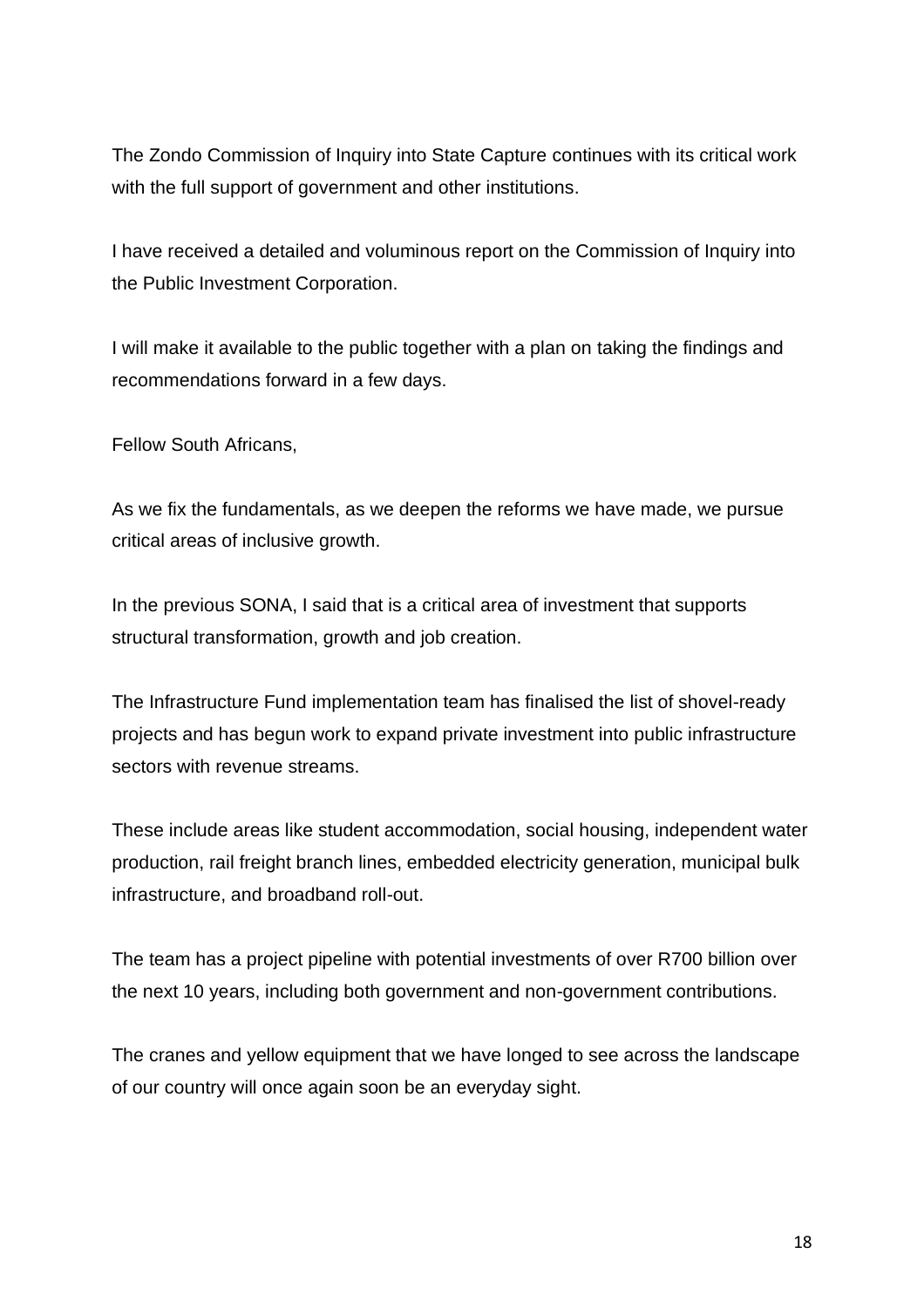The social housing programme to build rental housing for low-income families is at implementation stage, which could leverage as much as R9 billion of private investment in the construction of 37 000 rental apartments.

The young people who are at university and TVET Colleges face serious accommodation challenges.

Some don't even have places to sleep after lectures and resort to sleeping in libraries.

We are going to spend R64 billion over the next years in student accommodation and will will leverage at least another R64 billion in private investment.

These building projects are ready to start.

We have been speaking about the Umzimvubu Dam in the Eastern Cape for almost a decade, with little to show on the ground.

We are determined to overcome the financial and other challenges that have held back progress and denied the people of this areas such a vital resource.

Road construction on the site has commenced, and I will soon be visiting the site to ensure that we take this work forward.

We are launching a Tourism Equity Fund this year to stimulate transformation in tourism.

Last year, I asked the nation to join me in imagining a new smart-city, a truly postapartheid city that would rise to change the social and economic apartheid spatial architecture.

A new smart-city is taking shape in Lanseria, which 350,000 to 500,000 people will call home within the next decade.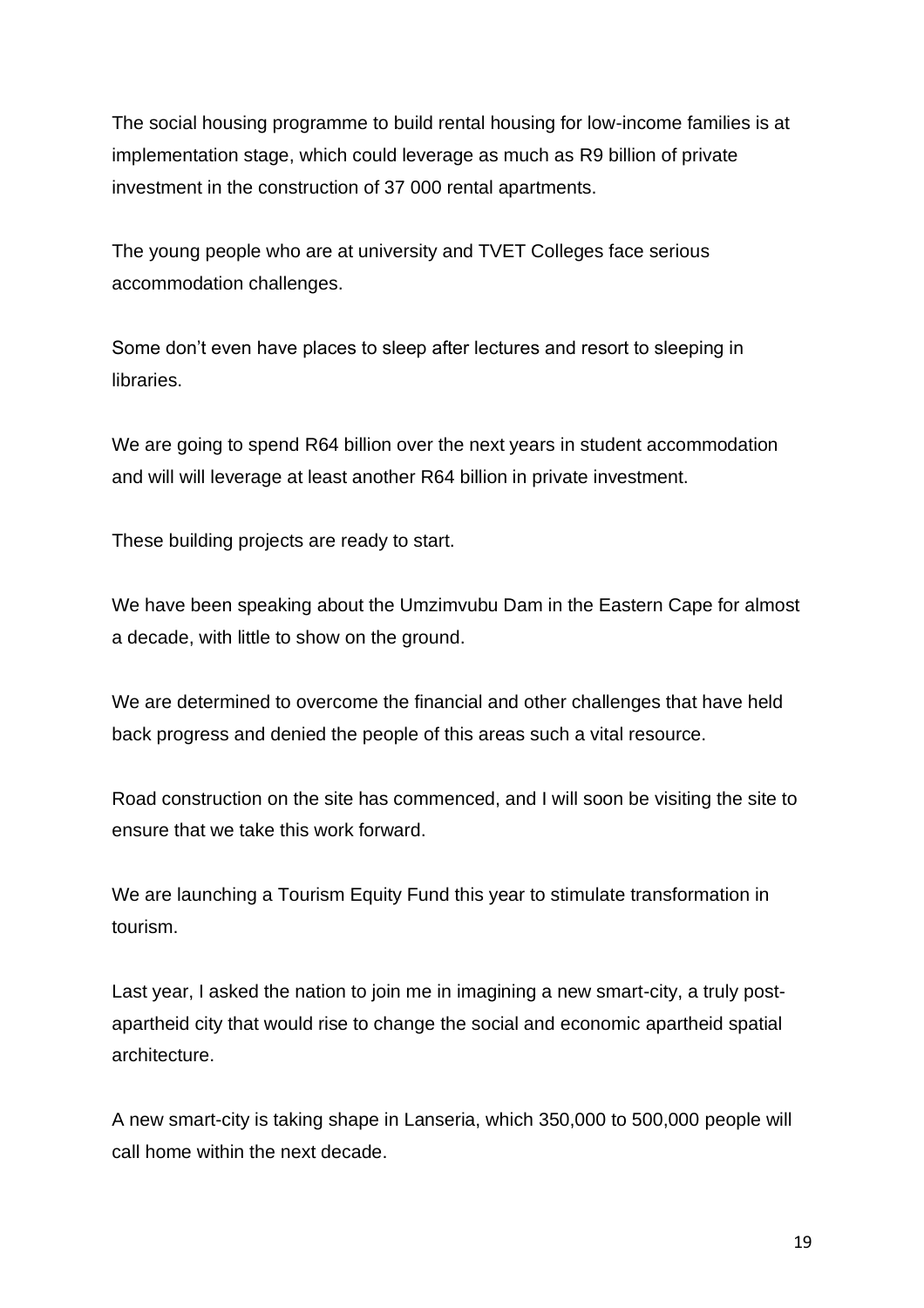The process is being led by the Investment and Infrastructure Office in the Presidency alongside the provincial governments of Gauteng and North West, working together with the cities of Johannesburg, Tshwane and Madibeng.

Working with development finance institutions we have put together an innovative process that will fund the bulk sewerage, electricity, water, digital infrastructure and roads that will be the foundation of the new city.

It will not only be smart and 5G ready, but will be a leading benchmark for green infrastructure continental and internationally.

We will be piloting an alternative rural roads programme during which four experimental road stretches of 50km each will be constructed.

This initiative will ensure cost effective solutions for the State, meaningful skills transfer and higher potential for labour intensive job creation than conventional roads construction methods.

Fellow South Africans,

We are confronted by the crisis of youth unemployment.

Of the 1.2 million young people who enter the labour market each year, approximately two thirds remain outside of employment, education or training.

More than half of all young people are unemployed.

We need to make this country work for young people, so that they can work for our country.

The solution to this crisis must be two-pronged - we must all create opportunities for youth employment and self-employment.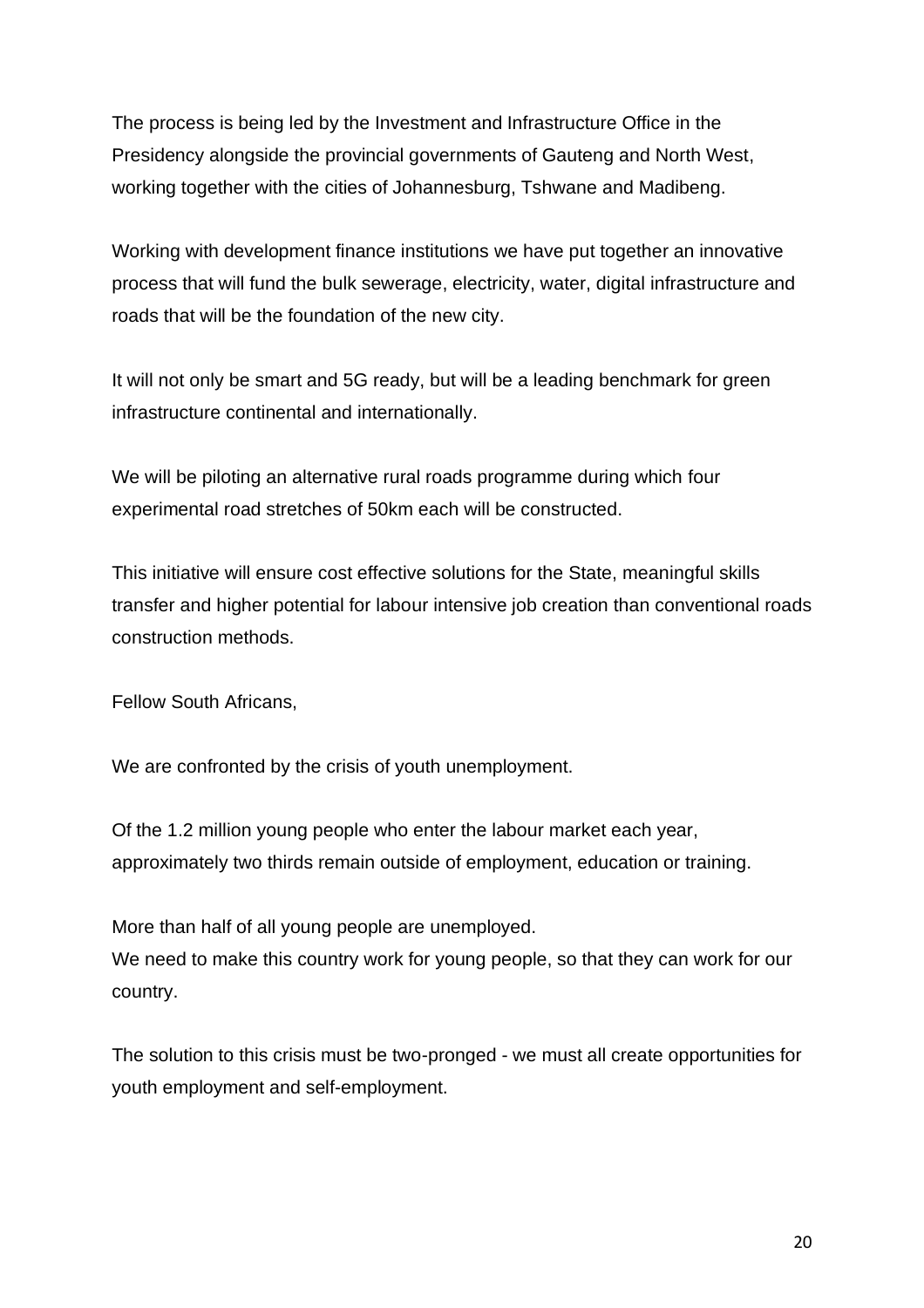On youth employment, as from today, we begin the implementation of the Presidential Youth Employment Intervention – six priority actions over the next five years to reduce youth unemployment.

First, we are creating pathways for young people into the economy.

We are building cutting-edge solutions to reach young people where they are – online, on the phone and in person.

This will allow them to receive active support, information and work readiness training to increase their employability and match themselves to opportunities.

Starting this month, we are launching five prototype sites in five provinces that will grow to a national network reaching three million young people through multiple channels.

This will allow them to receive active support, information and work readiness training to increase their employability and match themselves to opportunities.

Second, we are fundamentally changing how we prepare young people for the future of work, providing shorter, more flexible courses in specific skills that employers in fast-growing sectors need.

Third, we are developing new and innovative ways to support youth entrepreneurship and self-employment.

Fourth, we are scaling up the Youth Employment Service and working with TVET colleges and the private sector to ensure that more learners receive practical experience in the workplace to complete their training.

Fifthly, we are establishing the first cohort of a Presidential Youth Service programme that will unlock the agency of young people and provide opportunities for them to earn an income while contributing to nation building.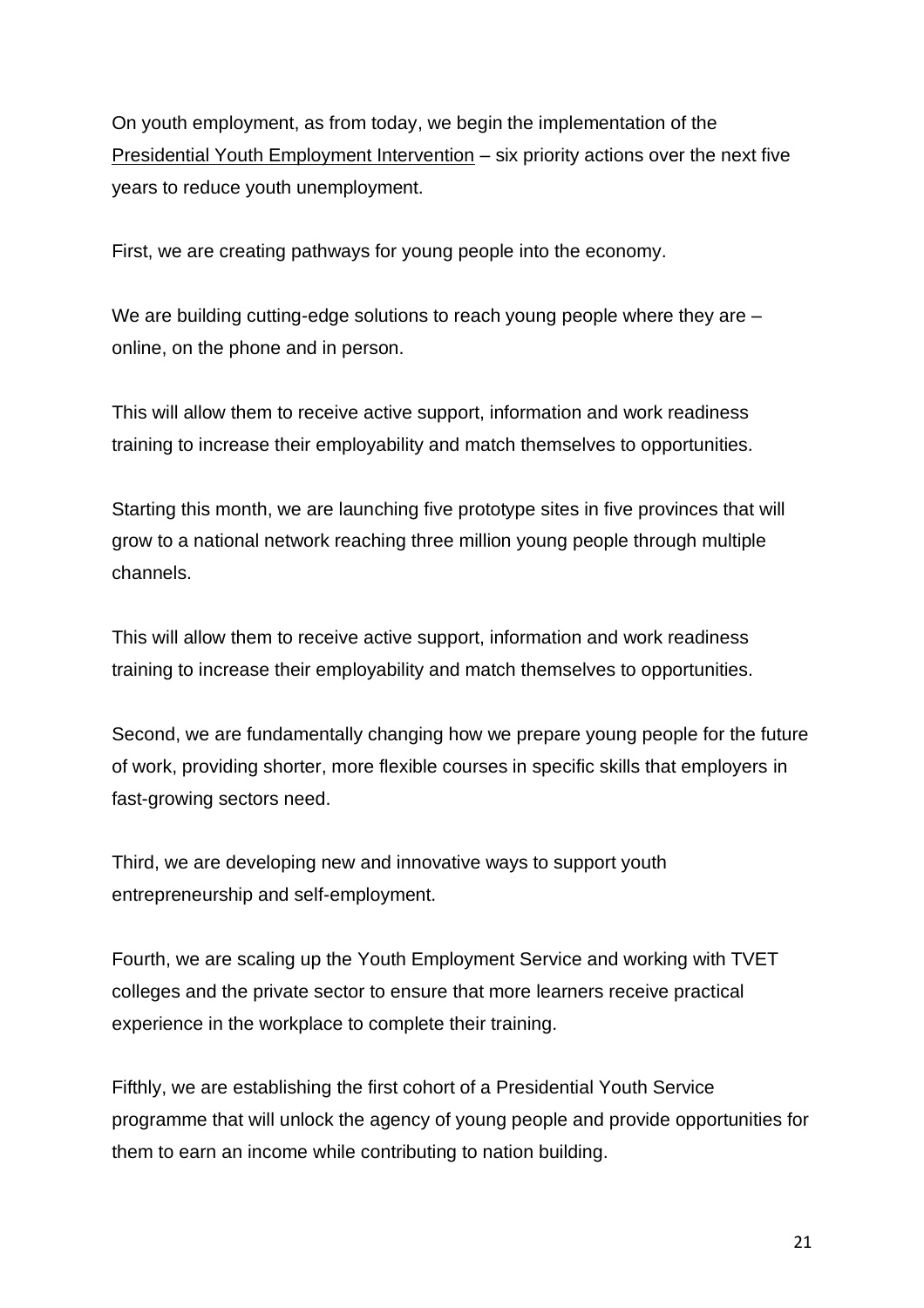Finally, we will lead a youth employment initiative which will be funded by setting aside 1% of the budget to deal with the high levels of youth unemployment.

This will be through top slicing from the budget, which will require that we all tighten our belts and redirect resources to address the national crisis of youth unemployment.

The Minister of Finance will prioritise this initiative and give specific details when he delivers the Medium Term Budget Policy Statement later this year.

These six actions will together ensure that every young person in this country has a place to go, that their energy and capabilities are harnessed, and that they can contribute to the growth of their communities and their country.

As part of this intervention, the National Youth Development Agency and the Department of Small Business Development will provide grant funding and business support to 1,000 young entrepreneurs in the next 100 days – starting today.

We have invited three of these young entrepreneurs to join us here this evening: Siyabonga Tiwana, Sibusiso Mahone and Tholakele Nkosi.

They and others like them prove that, given the necessary support, young people can create their own opportunities.

These three young entrepreneurs form part of a larger and more ambitious programme to assist 100,000 young entrepreneurs over the next 3 years to access business skills training, funding and market facilitation.

The empowerment of women is critical to inclusive economic growth.

We are introducing the SheTradesZA platform to assist women-owned businesses to participate in global value chains and markets.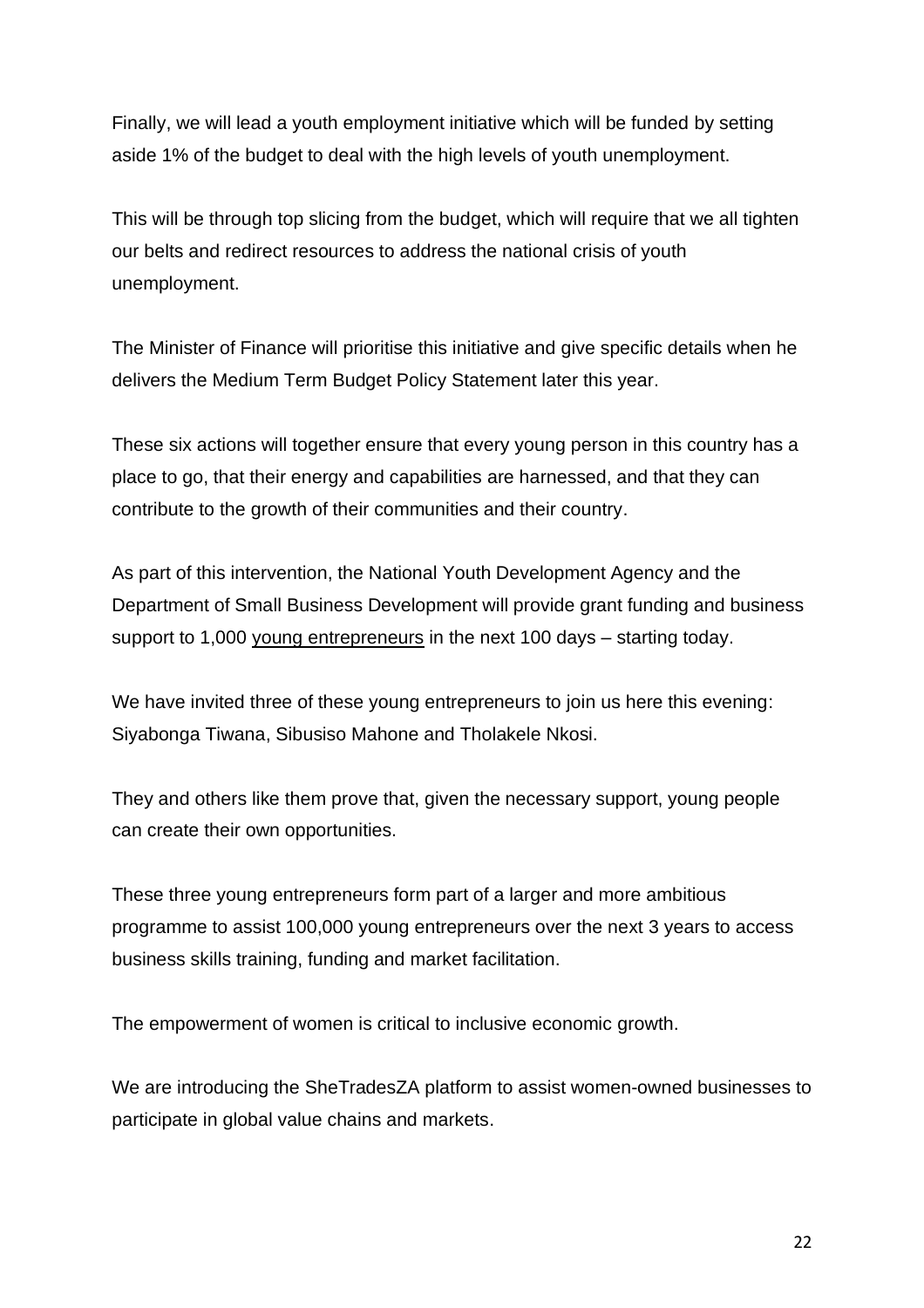Over the next five years, the Industrial Development Corporation is targeting R10 billion of own and partner funding for women empowered businesses.

To create a larger market for small businesses, we plan to designate 1,000 locally produced products that must be procured from SMMEs.

The Procurement Bill will soon be presented to Parliament as part of our efforts to empower black and emerging businesses and advance radical economic transformation.

This year, we intensify our investment drive with the establishment of an integrated investment promotion and facilitation capability coordinated from the Presidency.

We will hold our third South Africa Investment Conference in November to review the implementation of previous commitments and to generate new investment into our economy.

At the second South Africa Investment Conference last year, over 70 companies made investment commitments of R364 billion in industries as diverse as advanced manufacturing, agro-processing, infrastructure, mining, services, tourism and hospitality.

In the first two years of our ambitious investment drive, we have raised a total of R664 billion in investment commitments, which is more than half of our five-year target of R1.2 trillion.

More importantly, these investments are having a real impact.

Already, projects with an investment value of R9 billion have been completed and 27 projects worth just over R250 billion are in implementation phase, with more coming on-stream this year.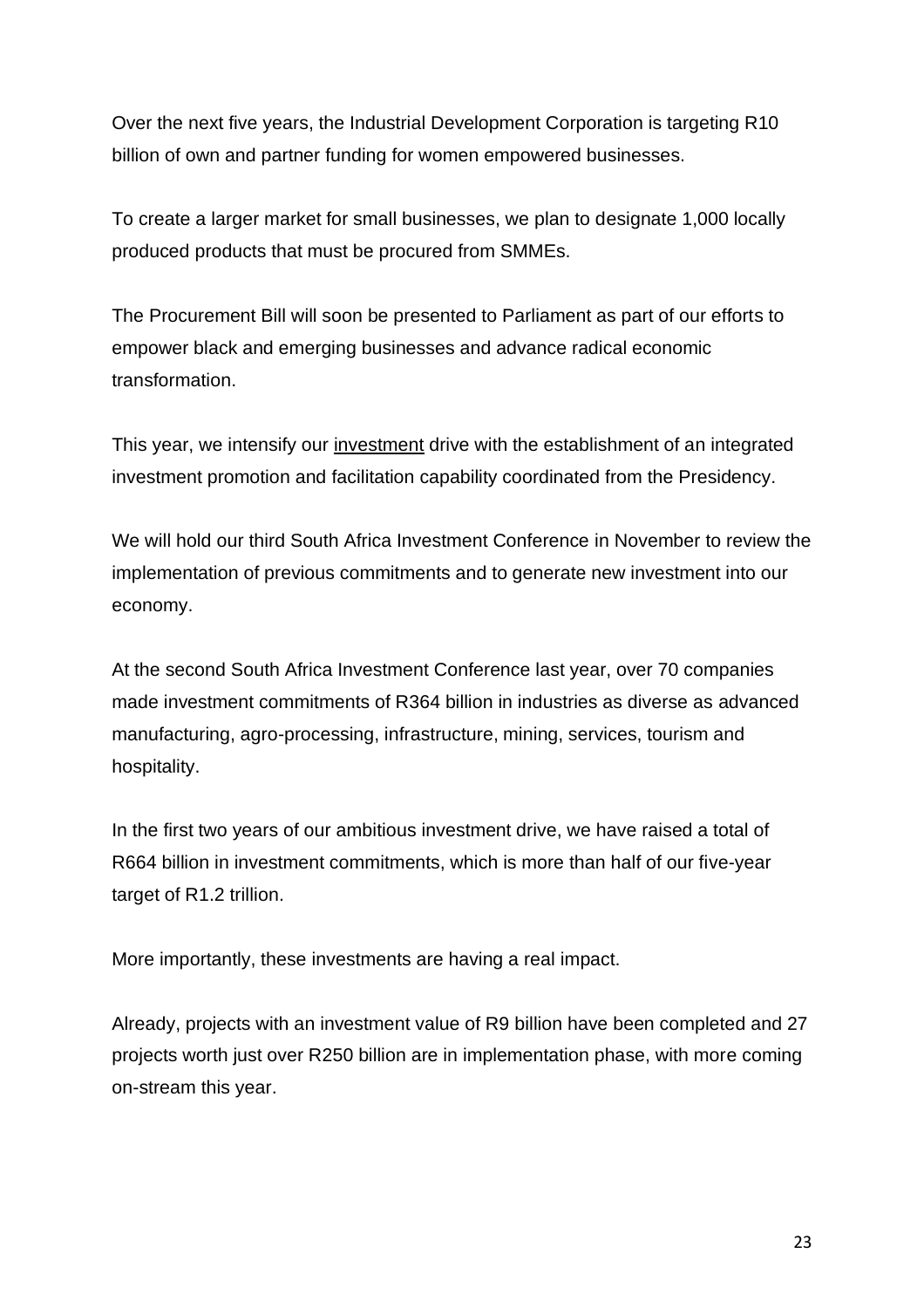I have visited newly-built factories that make smartphones, and plants expanded to produce more cars, and walked through the dust on construction sites at supplier parks.

We have been to the opening of facilities producing goods ranging from power cables to sanitary products, from tyres to food.

We have made important progress in finalising and implementing master plans in vital parts of our economy.

These master plans bring government, labour and business together to develop practical measures to spur growth at sector level and each partner contributes to making it work.

Thanks in large measure to the Auto Master Plan, we sold more cars to the rest of the world last year than ever before, providing jobs for young people in Eastern Cape and KwaZulu-Natal.

We launched a new auto SEZ hub in Tshwane, which will expand production and local manufacture of components.

The Clothing and Textiles Master Plan, which was signed last year, aims to create 121,000 new jobs in the retail-clothing textile and footwear sector over the decade.

It involves commitments by retailers to buy goods locally, by manufacturers to invest and support transformation, and by labour to develop bargaining structures that promote agile manufacturing.

For its part, Government has already begun to act vigorously against illegal imports, seizing almost 400 containers with under-invoiced products in the last quarter of 2019.

This suit that I am wearing today, like last year, was proudly made by South African workers.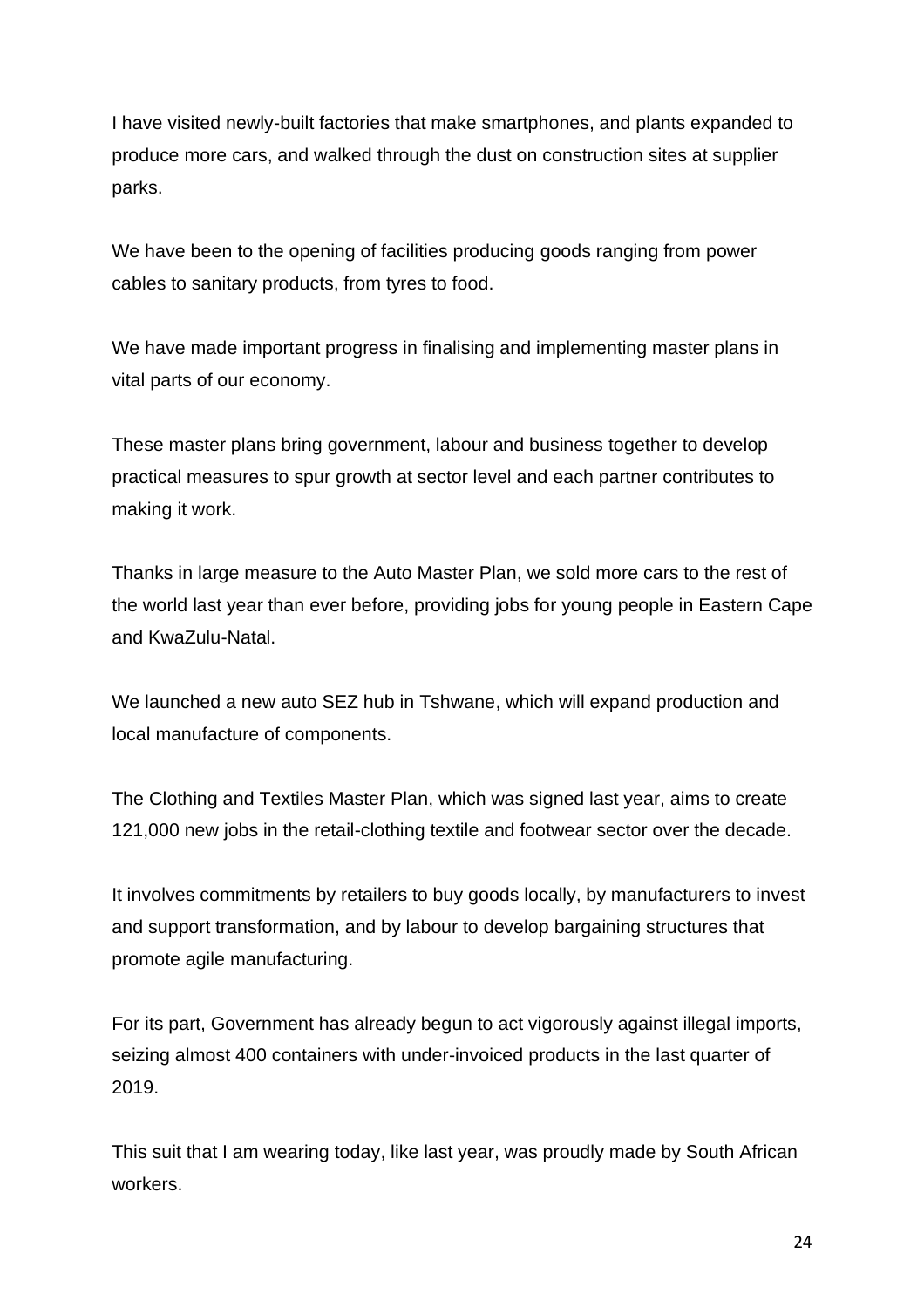We completed the Poultry Master Plan to support chicken farmers and processors and save 54,000 jobs while creating new jobs.

The industry is now focused on growth, greater production and more investment.

We will within two weeks set a new poultry import tariff adjustment to support the local industry.

We have developed a plan with farmers and industrial users to save jobs in the sugar industry and will finalise a Sugar Master Plan within the next six weeks; and expect a new steel Master Plan to be finalised in the coming six months.

Effective today, new regulations published in the Government Gazette will enable investigation and action against abuse of buyer power and price discrimination.

This will help even the playing field for small businesses and emerging entrepreneurs.

Market inquiries into data services, the grocery retail market and health care have provided the basis for measures to reduce costs to consumers and make these sectors more competitive.

The competition authorities are now working towards a resolution with the large mobile operators to secure deep cuts to data prices across pre-paid monthly bundles, additional discounts targeted at low income households, a free daily allocation of data and free access to educational and other public interest websites.

This is an important step to improve lives, bring people into the digital economy and stimulate online businesses.

The digital economy will increasingly become a driver of growth and a creator of employment.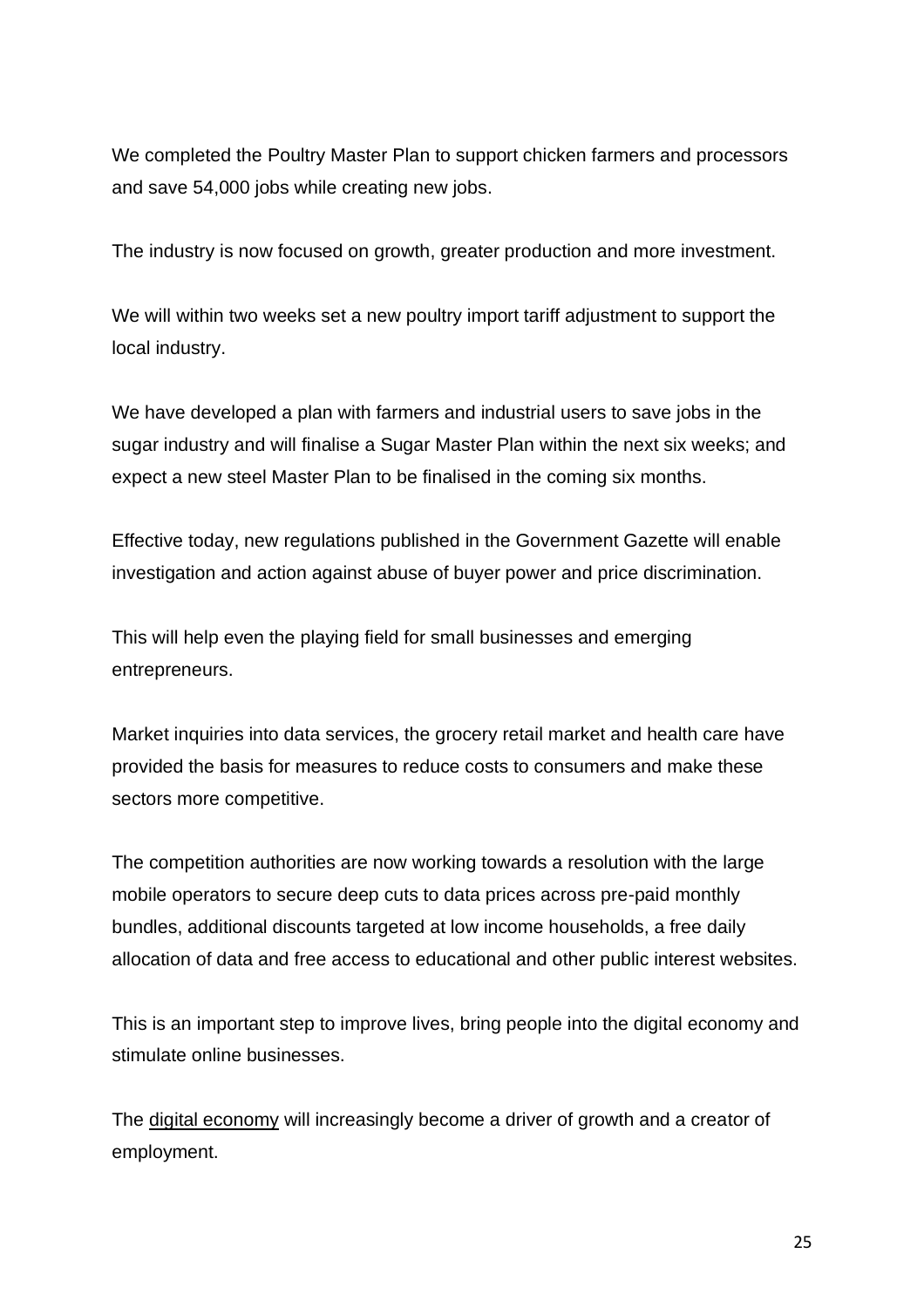The Presidential Commission on the Fourth Industrial Revolution has made farreaching recommendations that impact on nearly every aspect of the economy and in many areas of our lives.

The Commission's report provides us with the tools to ensure that we extract the greatest benefit of these revolutionary technological changes.

An important condition for the success of our digital economy is the availability of high demand spectrum to expand broadband access and reliability.

The regulator, ICASA, has undertaken to conclude the licensing of high demand spectrum for industry via auction before the end of 2020.

Because of additional requirements, the licensing of the wireless open access network – or WOAN – is likely to completed during the course of next year.

Agriculture is one of the industries with the greatest potential for growth.

This year, we implement key recommendations of the Presidential Advisory Panel on Land Reform and Agriculture to accelerate land redistribution, expand agricultural production and transform the industry.

Government stands ready – following the completion of the Parliamentary process to amend section 25 of the Constitution – to table an Expropriation Bill that outlines the circumstances under which expropriation of land without compensation would be permissible.

To date, we have released 44,000 hectares of state land for the settlement of land restitution claims, and will this year release round 700,000 hectares of state land for agricultural production.

We are prioritising youth, women, people with disabilities and those who have been farming on communal land and are ready to expand their operations for training and allocation of land.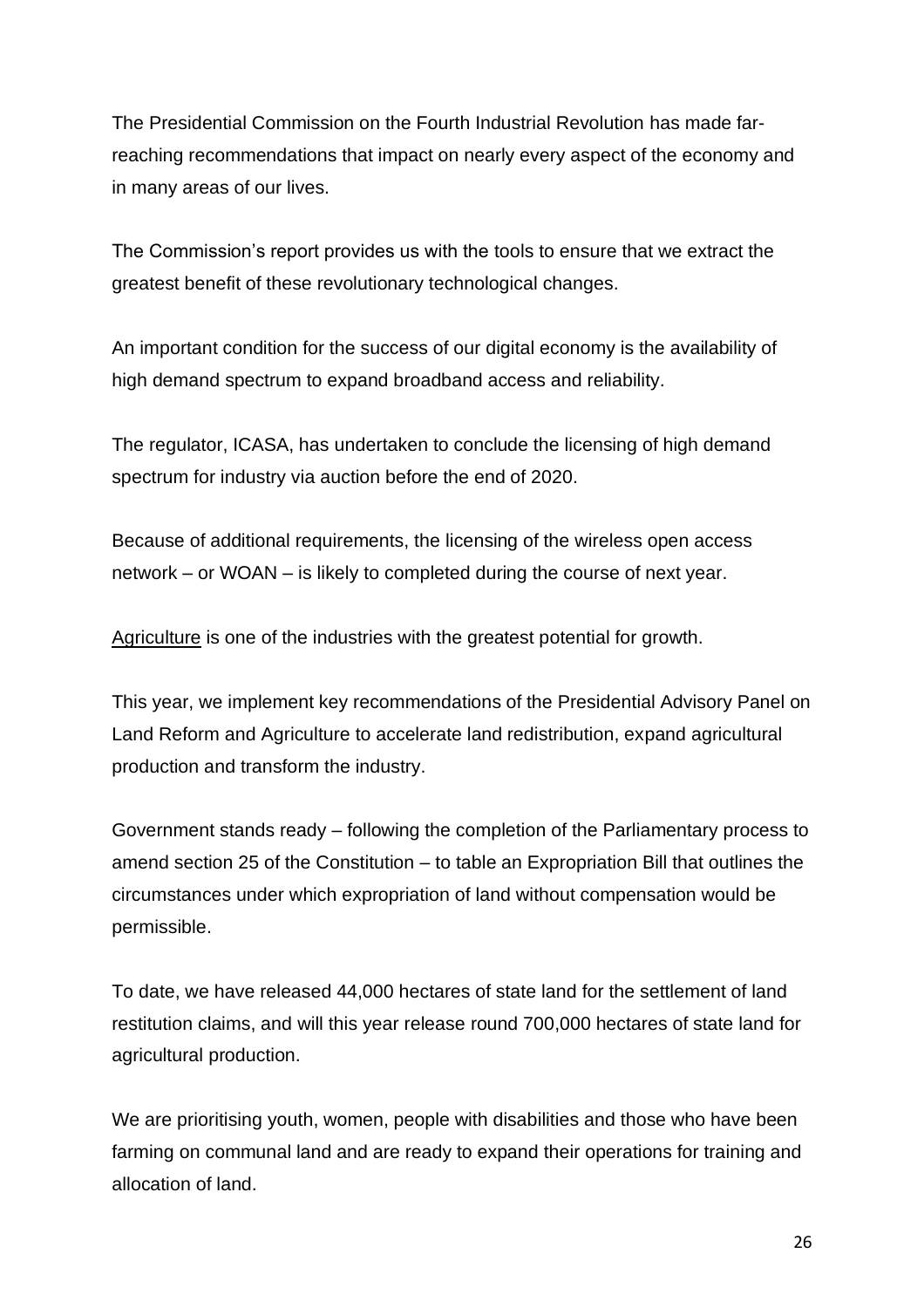A new beneficiary selection policy includes compulsory training for potential beneficiaries before land can be allocated to them.

Because of the drought in many parts of the country, farmers lost crops and livestock and many workers have lost their livelihoods.

Working with the Agricultural Research Council and other scientific and agricultural bodies, we have developed drought mitigation strategies that focus on developing drought resistant seeds, planting and storing fodder, removing of invasive plants and management strategies to prevent soil degradation.

This year we will open up and regulate the commercial use of hemp products, providing opportunities for small-scale farmers; and formulate policy on the use of cannabis products for medicinal purposes, to build this industry in line with global trends.

The regulatory steps will soon be announced by the relevant ministers.

A fundamental condition for growth and development is a healthy and productive population, with access to quality, affordable health care.

We have noted the enthusiastic support from South Africans during public hearings on the National Health Insurance, and are putting in place mechanisms for its implementation following conclusion of the Parliamentary process.

In preparation for NHI, we have already registered more than 44 million people at over 3,000 clinics in the electronic Health Patient Registration System, and are now implementing this system in hospitals.

I have established the Presidential Working Group on Disability to advise my office on measures to advance the empowerment of persons with disabilities as government plans, budgets and implements programmes.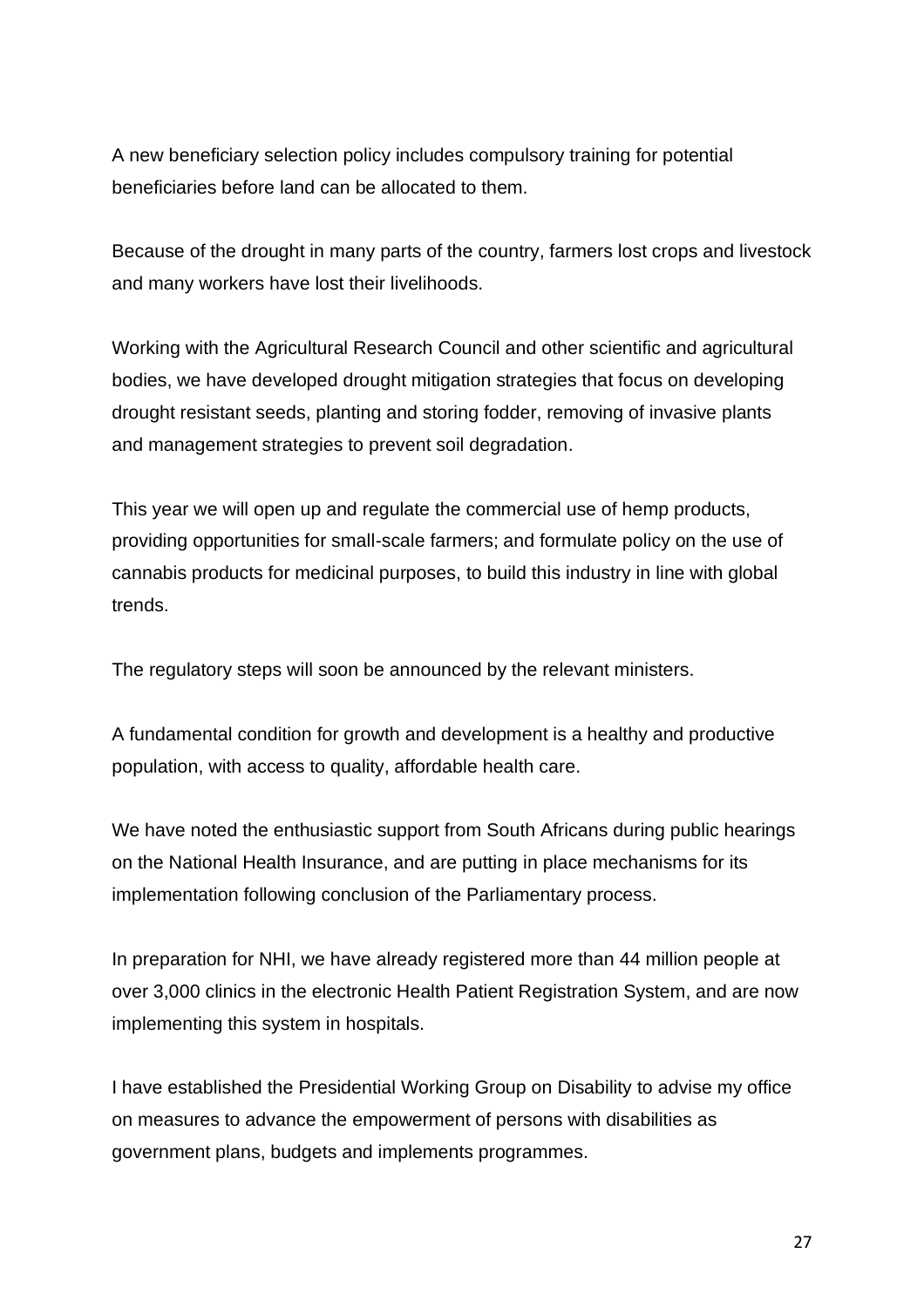Following the recognition by the Department of Basic Education in 2018 of South African Sign Language as a home language and the recommendation by the Parliamentary Constitutional Review Committee that it be the 12<sup>th</sup> official language, we are now poised to finalise the matter.

Fellow South Africans,

Earlier this week, I returned from Addis Ababa in Ethiopia, where South Africa assumed the chairship of the African Union for 2020.

We take up this responsibility at an important time for our continent.

This year, the African Continental Free Trade Area will come into effect.

This is our moment, as the people of the continent, to give effect to the dreams of the founding fathers of African unity.

South Africa will host an Extraordinary AU Summit in May this year to finalise the modalities of the Free Trade Agreement before its implementation on 1 July 2020.

Here we will finalise the rules that define what is a 'Made in Africa' product, the tariff lines that will be reduced to zero over the next five years, and the services sectors that will be opened up across the continent.

Allow me to take this opportunity to congratulate our compatriot, Mr Wamkele Mene, who was this past weekend elected as the first Secretary-General of the African Continental Free Trade Area, and assure him of our full support as he assumes this historic and challenging responsibility.

South Africa has therefore prioritised the economic empowerment of Africa's women during its term as AU chair, working with all member states on measures to promote financial inclusion, preferential procurement and preferential trade arrangements for women.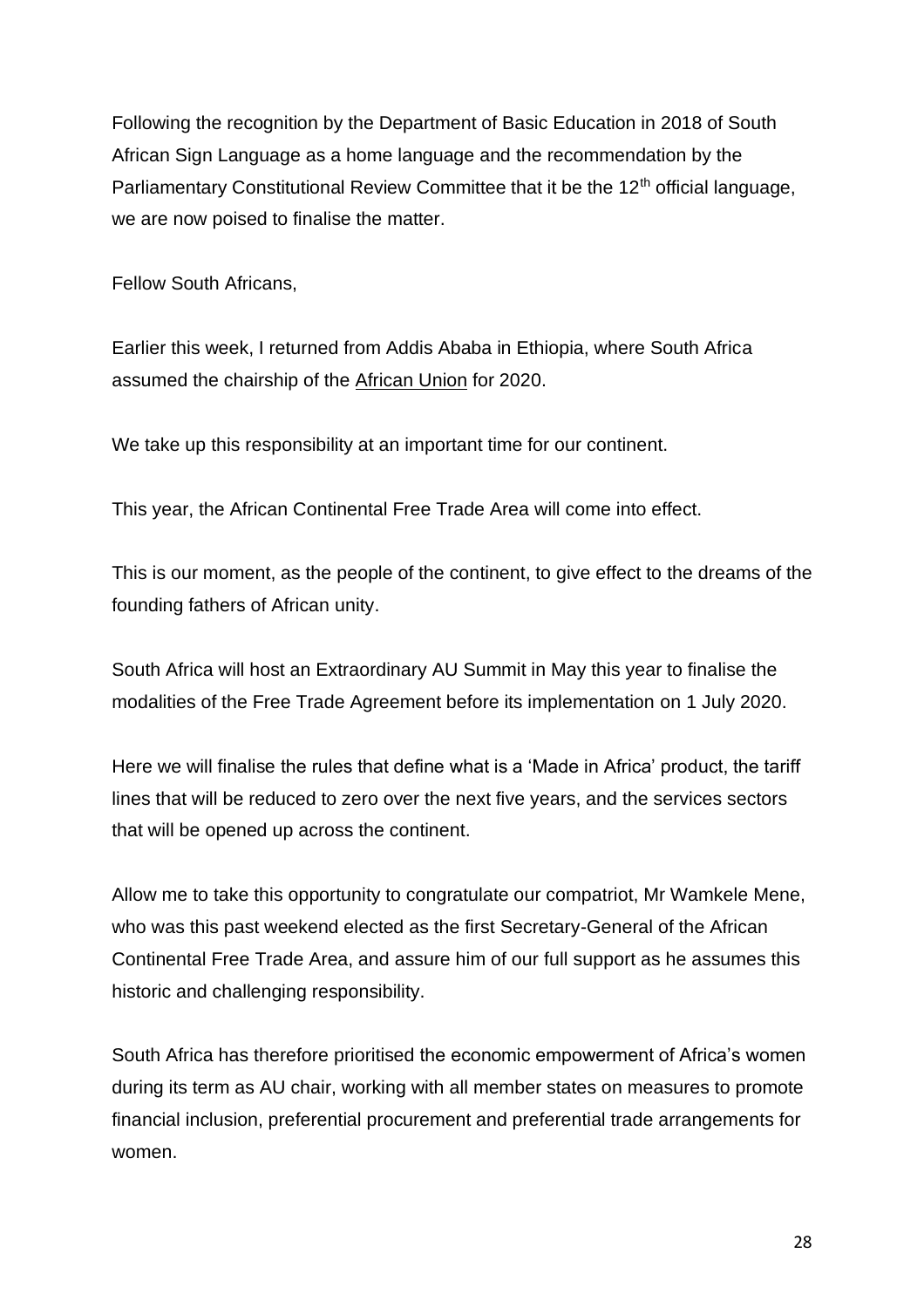The AU Heads of State have pledged their support for measures to end genderbased violence on the continent, and will work towards the adoption of an AU Convention on Violence against Women during the course of this year.

Through the African Peer Review Mechanism, South Africa will work with other countries to advance good governance and democracy.

We will use all the means at our disposal – including our membership of the UN Security Council – to promote peace and security on the continent.

Honourable Members, Fellow South Africans,

Everything we do must be underpinned by effective implementation.

That is why we have developed the District Development Model, a unique form of social compacting that involves the key role players in every district so that we can unlock development and economic opportunities.

It builds the capability of the state where it has been most broken.

During the SONA of February 2019 I addressed the five most urgent tasks of the moment, key among which was the need to strengthen the capacity of the state to address the needs of the people.

A broad range of critical work is being done across government to strengthen the capacity of local government, as the sphere of government closest to the people, to achieve its developmental mandate of finding sustainable ways to meet the social, economic and material needs of communities and improve the quality of their lives.

Provincial and national government will re-double their support and strengthen the capacity of municipalities as required by Section 154 of the Constitution and provide for the monitoring and support of municipalities.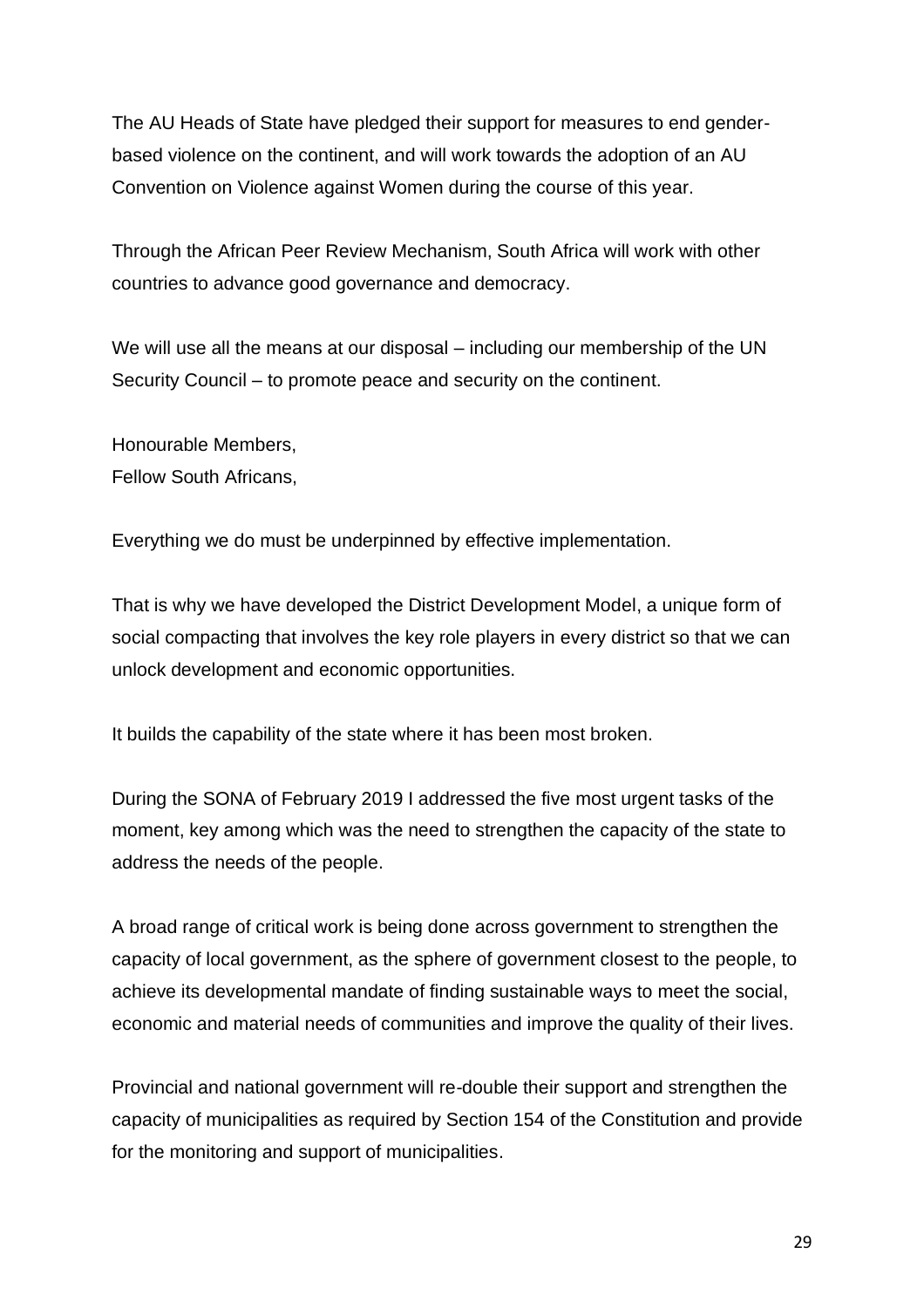It is only when the structured support has failed that the provincial executive or national government will invoke a Section 139 intervention.

Currently there are **40 municipalities** in the country subjected to such intervention.

The measures that will be taken will complement the objectives of the new districtbased model of development, that seeks to take an integrated approach to` service delivery

Residents of the Mamusa Municipality in North West have already seen this approach in action, where the District Development Model was effectively utilised to clear illegal dumping sites, refurbish pump stations to stop sewage spilling in the streets, build roads and lay water pipes, and provide water and toilets to local schools.

This year, we plan to expand the district development model to 23 new districts, drawing on lessons from the three pilot districts – OR Tambo District Municipality, Ethekwini and Waterberg District Municipality.

To strengthen the capacity of the state and increase accountability, I will be signing performance agreements with all Ministers before the end of this month.

These agreements – which are based on the targets contained in the Medium-Term Strategic Framework – will be made public so that the people of South Africa can hold those who they elected into office to account.

We see these performance agreements as the cornerstone of a new culture of transparency and accountability, where those who are given the responsibility to serve – whether as elected office bearers or public servants – do what is expected of them.

It is a culture where corruption, nepotism and patronage are not tolerated, and action is taken against those who abuse their power or steal public money.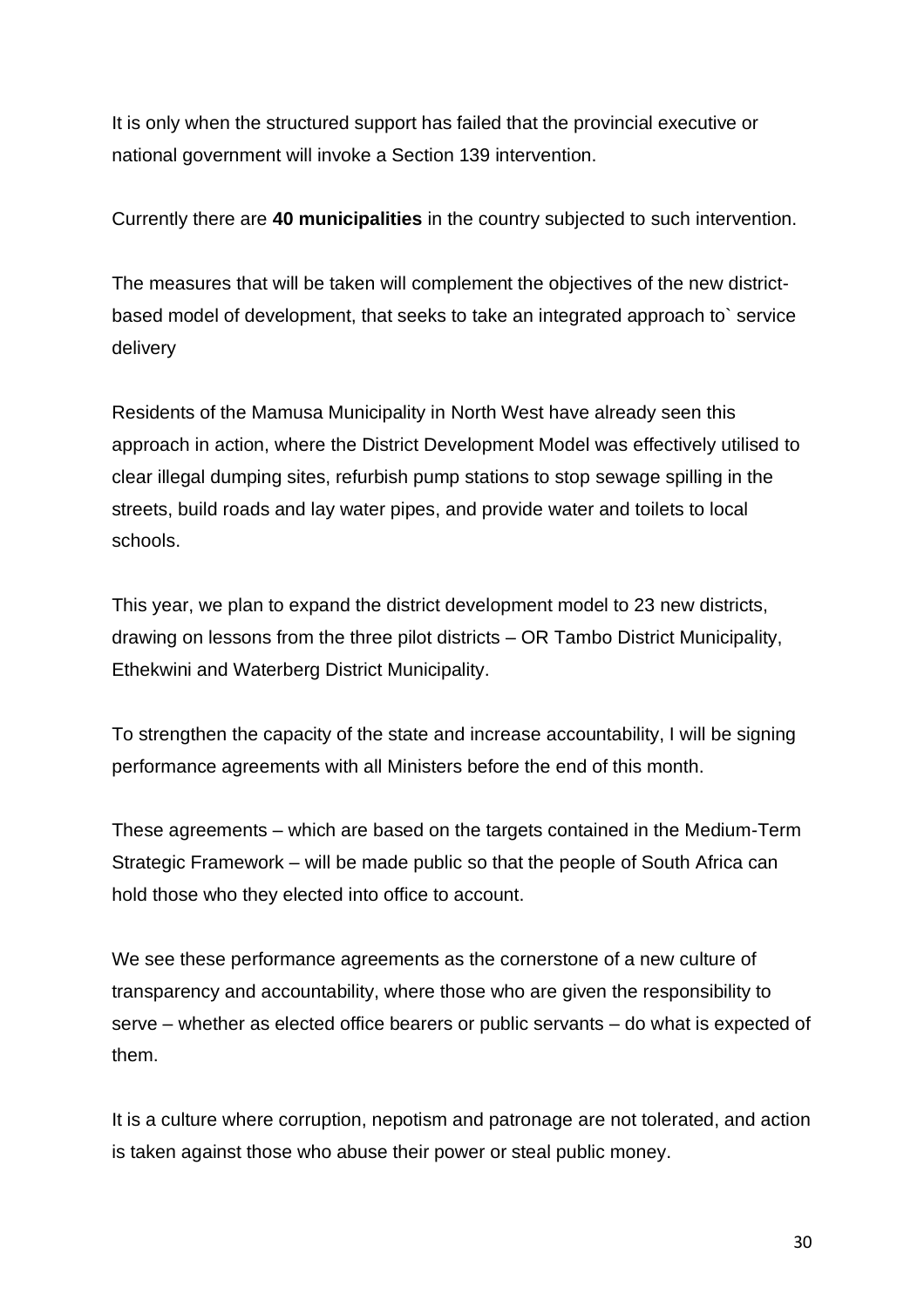Since I took office, we have built capacity in the Presidency and elsewhere in the state to fast-track progress on a clear list of urgent reforms.

We have established the Project Management Office, the Infrastructure and Investment Unit and the Policy and Research Services to address obstacles to reform and improve government delivery.

These units are working closely with the Presidential Infrastructure Coordinating Commission, InvestSA and the Ease of Doing Business Task Team to remove impediments to investment and growth and ensure that government demonstrates visible progress quickly.

With an efficient and capable machinery now in place at the centre of government, we will focus on the most urgent reforms and intervene where necessary to ensure implementation.

Fellow South Africans,

We find ourselves at a decisive moment in our history.

It is a time of great difficulty and doubt, but also a time laden with great opportunities.

Over the last two years, we have worked together to build a foundation for progress.

Now is the time for us to build on that foundation, to unite, to work, to perservere.

We will not surrender our future to doubt, or despair, or division.

We will continue our onward march to freedom.

We will embrace change.

We will cherish life.